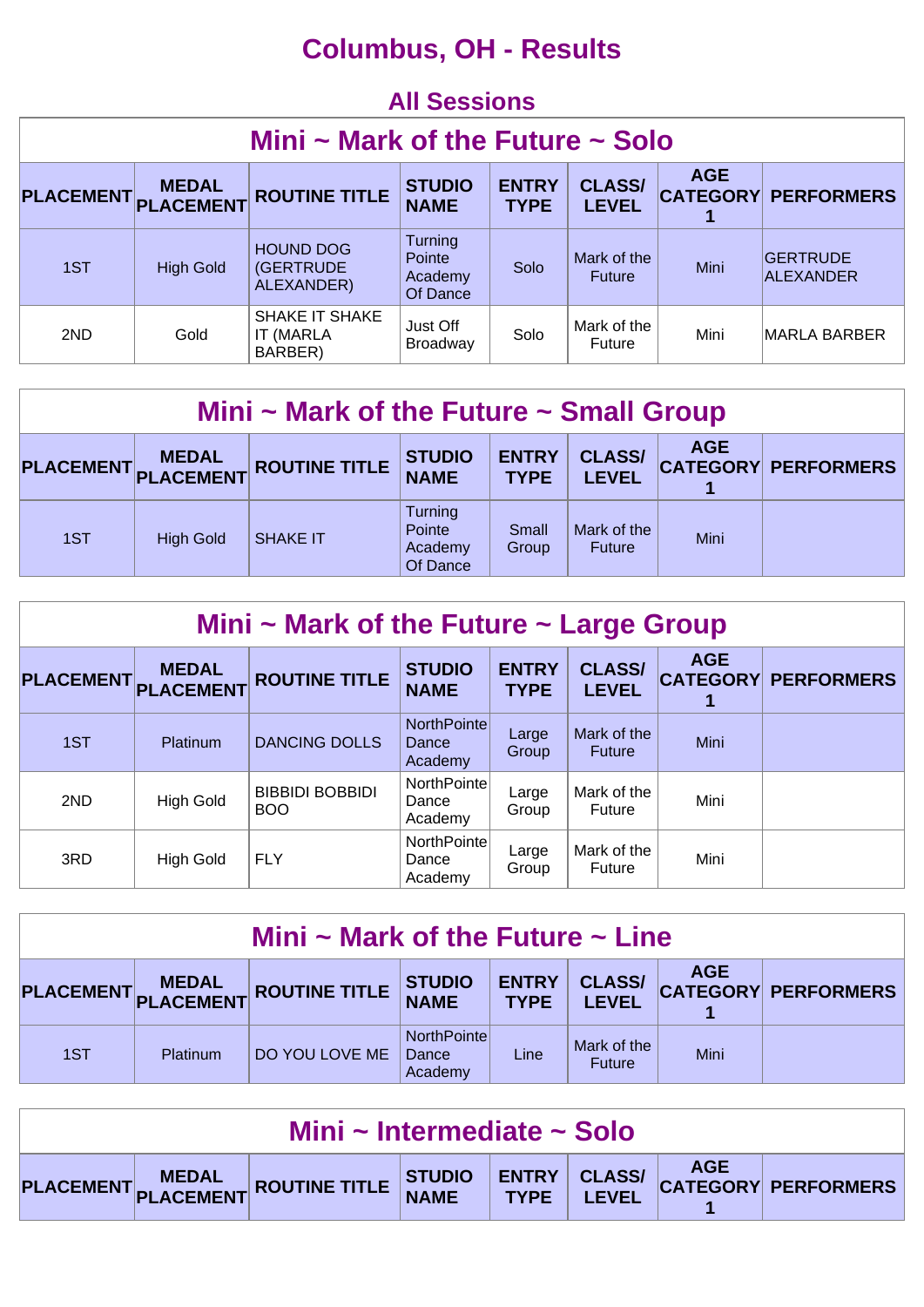| <b>IST</b> | Platinum | YOU RAISE ME UP<br><b>(REESE</b><br><b>REYNOLDS)</b> | NorthPointe <br>Dance<br>Academy | <b>Solo</b> | <b>Intermediatel</b> | Mini | <b>REESE</b><br><b>REYNOLDS</b> |
|------------|----------|------------------------------------------------------|----------------------------------|-------------|----------------------|------|---------------------------------|
|------------|----------|------------------------------------------------------|----------------------------------|-------------|----------------------|------|---------------------------------|

| Mini ~ Intermediate ~ Duet/Trio |                 |                               |                                 |                             |                               |            |                                                        |  |  |
|---------------------------------|-----------------|-------------------------------|---------------------------------|-----------------------------|-------------------------------|------------|--------------------------------------------------------|--|--|
|                                 |                 | PLACEMENT MEDAL ROUTINE TITLE | <b>STUDIO</b><br><b>NAME</b>    | <b>ENTRY</b><br><b>TYPE</b> | <b>CLASS/</b><br><b>LEVEL</b> | <b>AGE</b> | <b>CATEGORY PERFORMERS</b>                             |  |  |
| 1ST                             | <b>Platinum</b> | LET THEM BE<br><b>LITTLE</b>  | NorthPointe<br>Dance<br>Academy |                             | Duet/Trio Intermediate        | Mini       | <b>EMMA ADKINS,</b><br><b>REESE</b><br><b>REYNOLDS</b> |  |  |

| Petite $\sim$ Mark of the Future $\sim$ Solo |  |  |  |  |
|----------------------------------------------|--|--|--|--|
|----------------------------------------------|--|--|--|--|

| <b>PLACEMENT</b> | <b>MEDAL</b><br><b>PLACEMENT</b> | <b>ROUTINE TITLE</b>                                   | <b>STUDIO</b><br><b>NAME</b>             | <b>ENTRY</b><br><b>TYPE</b> | <b>CLASS/</b><br><b>LEVEL</b> | <b>AGE</b><br><b>CATEGORY</b> | <b>PERFORMERS</b>         |
|------------------|----------------------------------|--------------------------------------------------------|------------------------------------------|-----------------------------|-------------------------------|-------------------------------|---------------------------|
| 1ST              | <b>Platinum</b>                  | SNAPBACKS &<br><b>TATTOOS (CALEN</b><br><b>VARGAS)</b> | studio c<br>school of<br>dance           | Solo                        | Mark of the<br><b>Future</b>  | Petite                        | <b>CALEN VARGAS</b>       |
| 2ND              | Platinum                         | <b>BEIN' BAD (PLUM</b><br>ALEXANDER)                   | Turning<br>Pointe<br>Academy<br>Of Dance | Solo                        | Mark of the<br>Future         | Petite                        | PLUM<br><b>ALEXANDER</b>  |
| 3RD              | Platinum                         | A NEW START<br>(SAMANTHA<br>NIEMES)                    | Just Off<br><b>Broadway</b>              | Solo                        | Mark of the<br>Future         | Petite                        | SAMANTHA<br><b>NIEMES</b> |
| 4TH              | <b>High Gold</b>                 | <b>FANCY (LAELA</b><br>AMMONS)                         | Just Off<br>Broadway                     | Solo                        | Mark of the<br>Future         | Petite                        | LAELA AMMONS              |
| 5TH              | <b>High Gold</b>                 | <b>HEAVEN HOP</b><br>(SARA HANSEN)                     | studio c<br>school of<br>dance           | Solo                        | Mark of the<br>Future         | Petite                        | <b>SARA HANSEN</b>        |

| Petite $\sim$ Mark of the Future $\sim$ Duet/Trio |                           |                                   |                                |                             |                               |            |                                                                           |  |  |  |
|---------------------------------------------------|---------------------------|-----------------------------------|--------------------------------|-----------------------------|-------------------------------|------------|---------------------------------------------------------------------------|--|--|--|
| <b>PLACEMENT</b>                                  | <b>MEDAL</b><br>PLACEMENT | <b>ROUTINE TITLE</b>              | <b>STUDIO</b><br><b>NAME</b>   | <b>ENTRY</b><br><b>TYPE</b> | <b>CLASS/</b><br><b>LEVEL</b> | <b>AGE</b> | <b>CATEGORY PERFORMERS</b>                                                |  |  |  |
| 1ST                                               | <b>Platinum</b>           | I'M A LADY                        | Just Off<br><b>Broadway</b>    | Duet/Trio                   | Mark of the<br><b>Future</b>  | Petite     | <b>CALLIE</b><br>MALONEY, JACK<br><b>HALKIU, SYLVIE</b><br><b>NICHOLS</b> |  |  |  |
| 2ND                                               | Gold                      | <b>SING YOUR</b><br><b>PRAISE</b> | studio c<br>school of<br>dance | Duet/Trio                   | Mark of the<br>Future         | Petite     | CALEN VARGAS,<br>MILA BABUSCI,<br>TEMPERANCE<br><b>CEARLEY</b>            |  |  |  |
| 3RD                                               | Gold                      | <b>B.E.A.T.</b>                   | Just Off<br>Broadway           | Duet/Trio                   | Mark of the<br>Future         | Petite     | JOLENE COURTS,<br><b>NORA HANNAH</b>                                      |  |  |  |

| Petite $\sim$ Mark of the Future $\sim$ Small Group |                 |                                      |                             |                             |                              |            |                            |  |  |
|-----------------------------------------------------|-----------------|--------------------------------------|-----------------------------|-----------------------------|------------------------------|------------|----------------------------|--|--|
|                                                     |                 | PLACEMENT MEDAL ROUTINE TITLE STUDIO |                             | <b>ENTRY</b><br><b>TYPE</b> |                              | <b>AGE</b> | CLASS/ CATEGORY PERFORMERS |  |  |
| 1ST                                                 | <b>Platinum</b> | <b>EXTRAORDINARY</b><br><b>MAGIC</b> | Just Off<br><b>Broadway</b> | Small<br>Group              | Mark of the<br><b>Future</b> | Petite     |                            |  |  |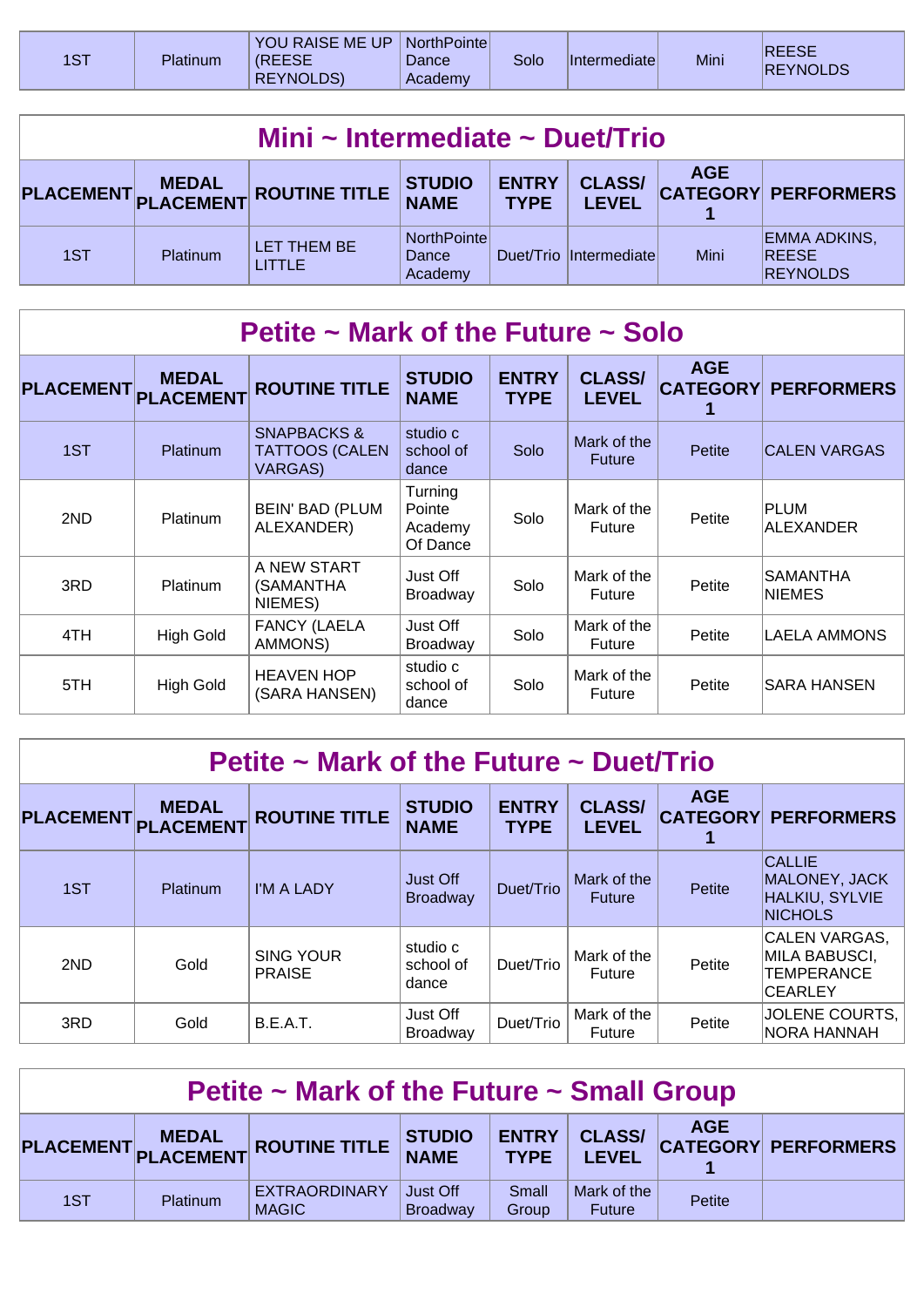| 2ND | <b>High Gold</b> | <b>ITSY BITSY</b><br><b>SPIDER</b> | studio c<br>school of<br>dance | Small<br>Group | Mark of the<br><b>Future</b> | Petite |  |
|-----|------------------|------------------------------------|--------------------------------|----------------|------------------------------|--------|--|
| 3RD | <b>High Gold</b> | <b>EASE ON DOWN</b><br>THE ROAD    | studio c<br>school of<br>dance | Small<br>Group | Mark of the<br>Future        | Petite |  |
| 4TH | <b>High Gold</b> | <b>WILD WILD WEST</b>              | studio c<br>school of<br>dance | Small<br>Group | Mark of the<br>Future        | Petite |  |
| 4TH | <b>High Gold</b> | <b>ROCKIN ROBIN</b>                | studio c<br>school of<br>dance | Small<br>Group | Mark of the<br>Future        | Petite |  |
| 5TH | <b>High Gold</b> | <b>GREASE</b>                      | studio c<br>school of<br>dance | Small<br>Group | Mark of the<br>Future        | Petite |  |
| 6TH | <b>High Gold</b> | AT THE HOP                         | studio c<br>school of<br>dance | Small<br>Group | Mark of the<br>Future        | Petite |  |

| Petite $\sim$ Mark of the Future $\sim$ Large Group |                           |                      |                                 |                             |                               |            |                            |  |  |  |
|-----------------------------------------------------|---------------------------|----------------------|---------------------------------|-----------------------------|-------------------------------|------------|----------------------------|--|--|--|
| <b>PLACEMENT</b>                                    | <b>MEDAL</b><br>PLACEMENT | <b>ROUTINE TITLE</b> | <b>STUDIO</b><br><b>NAME</b>    | <b>ENTRY</b><br><b>TYPE</b> | <b>CLASS/</b><br><b>LEVEL</b> | <b>AGE</b> | <b>CATEGORY PERFORMERS</b> |  |  |  |
| 1ST                                                 | <b>Platinum</b>           | <b>SUNSHINE</b>      | Just Off<br><b>Broadway</b>     | Large<br>Group              | Mark of the<br><b>Future</b>  | Petite     |                            |  |  |  |
| 2ND                                                 | <b>High Gold</b>          | <b>GREENLIGHT</b>    | Just Off<br><b>Broadway</b>     | Large<br>Group              | Mark of the<br>Future         | Petite     |                            |  |  |  |
| 3RD                                                 | <b>High Gold</b>          | <b>CONGA</b>         | NorthPointe<br>Dance<br>Academy | Large<br>Group              | Mark of the<br>Future         | Petite     |                            |  |  |  |
| 4TH                                                 | Gold                      | SOLDIER'S MARCH      | NorthPointe<br>Dance<br>Academy | Large<br>Group              | Mark of the<br>Future         | Petite     |                            |  |  |  |

| Petite ~ Intermediate ~ Solo |                                  |                                                             |                                   |                             |                               |                               |                                 |  |  |  |  |
|------------------------------|----------------------------------|-------------------------------------------------------------|-----------------------------------|-----------------------------|-------------------------------|-------------------------------|---------------------------------|--|--|--|--|
| <b>PLACEMENT</b>             | <b>MEDAL</b><br><b>PLACEMENT</b> | <b>ROUTINE TITLE</b>                                        | <b>STUDIO</b><br><b>NAME</b>      | <b>ENTRY</b><br><b>TYPE</b> | <b>CLASS/</b><br><b>LEVEL</b> | <b>AGE</b><br><b>CATEGORY</b> | <b>PERFORMERS</b>               |  |  |  |  |
| 1ST                          | <b>Platinum</b>                  | <b>SPANISH ROSE</b><br>(SADIE DANIELS)                      | Just Off<br><b>Broadway</b>       | Solo                        | Intermediate                  | Petite                        | <b>SADIE DANIELS</b>            |  |  |  |  |
| 2ND                          | <b>Platinum</b>                  | <b>TINY DANCER</b><br>(EMMA MAHER)                          | Pinnell<br>Dance<br><b>CEntre</b> | Solo                        | Intermediate                  | Petite                        | <b>EMMA MAHER</b>               |  |  |  |  |
| 3RD                          | <b>Platinum</b>                  | <b>COME WALK THE</b><br><b>TIGHTROPE</b><br>(KAILAH OSWOOD) | Just Off<br>Broadway              | Solo                        | Intermediate                  | Petite                        | KAILAH OSWOOD                   |  |  |  |  |
| 4TH                          | Platinum                         | TALKING TO THE<br><b>MOON (DIEGO)</b><br>PACHECO)           | NorthPointe<br>Dance<br>Academy   | Solo                        | Intermediate                  | Petite                        | <b>DIEGO PACHECO</b>            |  |  |  |  |
| 5TH                          | <b>High Gold</b>                 | <b>CIRCUS (AUBREE</b><br>FREEMAN)                           | Just Off<br>Broadway              | Solo                        | Intermediate                  | Petite                        | <b>AUBREE</b><br><b>FREEMAN</b> |  |  |  |  |

| Petite ~ Intermediate ~ Duet/Trio |  |                                                                      |  |  |  |  |  |  |  |
|-----------------------------------|--|----------------------------------------------------------------------|--|--|--|--|--|--|--|
|                                   |  | PLACEMENT MEDAL ROUTINE TITLE STUDIO ENTRY CLASS/ AGE AGE PERFORMERS |  |  |  |  |  |  |  |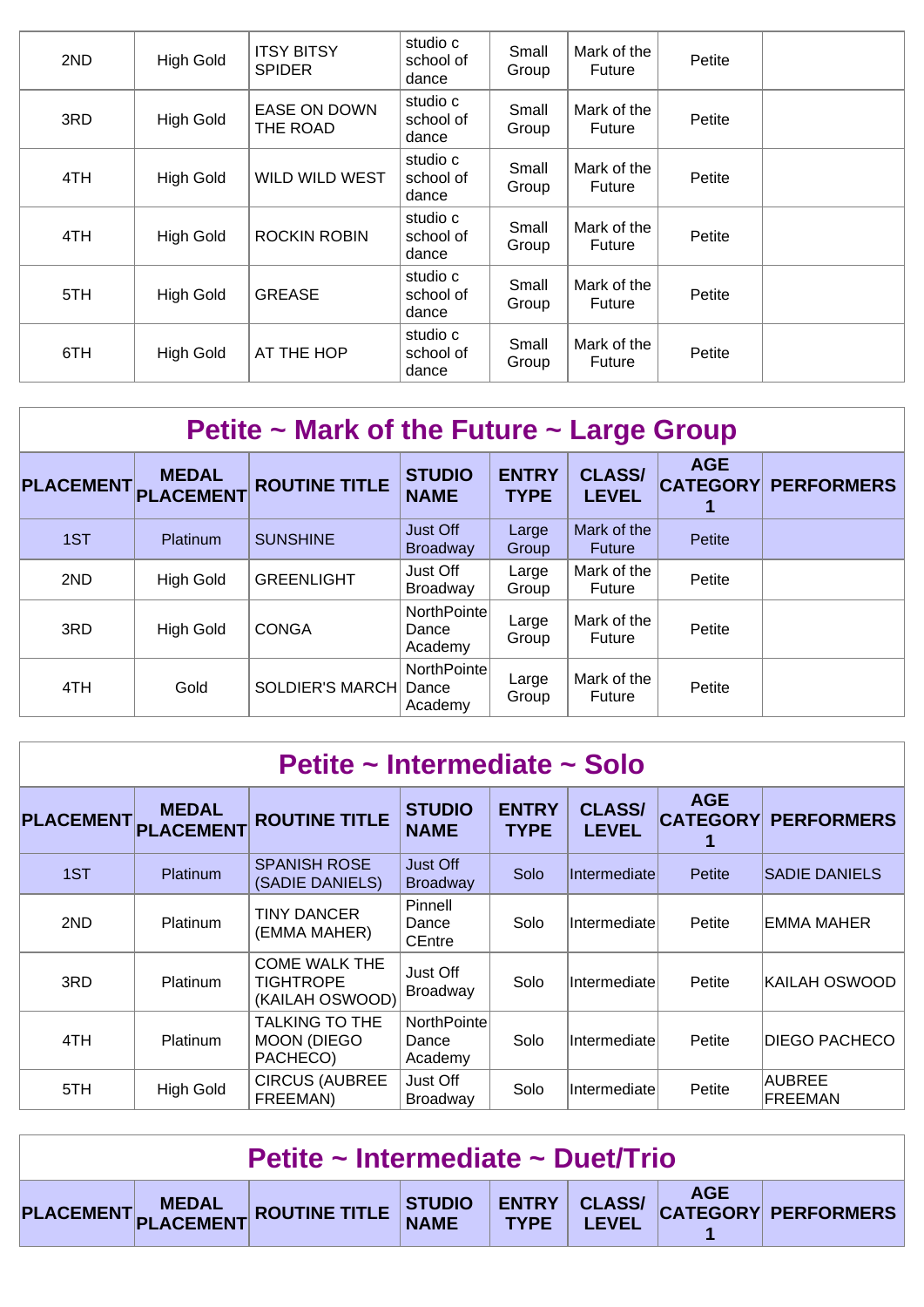| 1ST | <b>High Gold</b> | <b>JUST ME AND MY</b><br><b>GIRLS</b> | Pinnell<br>Dance<br><b>CEntre</b> | Duet/Trio Intermediate | Petite | EMMA MAHER,<br><b>KENNA HOLT,</b><br><b>LOGAN SKAMFER</b> |
|-----|------------------|---------------------------------------|-----------------------------------|------------------------|--------|-----------------------------------------------------------|
| 2ND | High Gold        | <b>BLUE SUEDE</b><br><b>SHOES</b>     | NorthPointel<br>Dance<br>Academy  | Duet/Trio Intermediate | Petite | <b>CLAYTON BARNA,</b><br><b>DIEGO PACHECO</b>             |

| Petite ~ Intermediate ~ Small Group |                           |                                     |                                  |                             |                               |            |                            |  |  |  |
|-------------------------------------|---------------------------|-------------------------------------|----------------------------------|-----------------------------|-------------------------------|------------|----------------------------|--|--|--|
| <b>PLACEMENT</b>                    | <b>MEDAL</b><br>PLACEMENT | <b>ROUTINE TITLE</b>                | <b>STUDIO</b><br><b>NAME</b>     | <b>ENTRY</b><br><b>TYPE</b> | <b>CLASS/</b><br><b>LEVEL</b> | <b>AGE</b> | <b>CATEGORY PERFORMERS</b> |  |  |  |
| 1ST                                 | <b>Platinum</b>           | <b>JUST GOT PAID</b>                | NorthPointel<br>Dance<br>Academy | Small<br>Group              | Intermediate                  | Petite     |                            |  |  |  |
| 2ND                                 | <b>Platinum</b>           | <b>FRIEND LIKE ME</b>               | NorthPointel<br>Dance<br>Academy | Small<br>Group              | Intermediate                  | Petite     |                            |  |  |  |
| 3RD                                 | <b>High Gold</b>          | <b>OLD MOTHER</b><br><b>HUBBARD</b> | Just Off<br><b>Broadway</b>      | Small<br>Group              | Intermediate                  | Petite     |                            |  |  |  |

| Petite ~ Intermediate ~ Large Group |                                  |                                         |                                 |                             |                               |            |                            |  |  |  |
|-------------------------------------|----------------------------------|-----------------------------------------|---------------------------------|-----------------------------|-------------------------------|------------|----------------------------|--|--|--|
| <b>PLACEMENT</b>                    | <b>MEDAL</b><br><b>PLACEMENT</b> | <b>ROUTINE TITLE</b>                    | <b>STUDIO</b><br><b>NAME</b>    | <b>ENTRY</b><br><b>TYPE</b> | <b>CLASS/</b><br><b>LEVEL</b> | <b>AGE</b> | <b>CATEGORY PERFORMERS</b> |  |  |  |
| 1ST                                 | Platinum                         | <b>CRUISIN' FOR A</b><br><b>BRUSIN'</b> | NorthPointe<br>Dance<br>Academy | Large<br>Group              | Intermediate                  | Petite     |                            |  |  |  |
| 2ND                                 | Platinum                         | A WHOLE NEW<br><b>WORLD</b>             | NorthPointe<br>Dance<br>Academy | Large<br>Group              | Intermediate                  | Petite     |                            |  |  |  |

| Petite $\sim$ Intermediate $\sim$ Line |                           |                        |                                 |                             |                               |            |                            |  |  |  |
|----------------------------------------|---------------------------|------------------------|---------------------------------|-----------------------------|-------------------------------|------------|----------------------------|--|--|--|
| <b>PLACEMENT</b>                       | <b>MEDAL</b><br>PLACEMENT | <b>ROUTINE TITLE</b>   | <b>STUDIO</b><br><b>NAME</b>    | <b>ENTRY</b><br><b>TYPE</b> | <b>CLASS/</b><br><b>LEVEL</b> | <b>AGE</b> | <b>CATEGORY PERFORMERS</b> |  |  |  |
| 1ST                                    | <b>Platinum</b>           | <b>COWBOY JOE</b>      | NorthPointe<br>Dance<br>Academy | Line                        | Intermediate                  | Petite     |                            |  |  |  |
| 2ND                                    | <b>High Gold</b>          | <b>RED RIDING HOOD</b> | NorthPointe<br>Dance<br>Academy | Line                        | Intermediate                  | Petite     |                            |  |  |  |

| Petite ~ Advanced ~ Solo |                                  |                                                     |                                        |                             |                               |            |                                 |  |  |  |
|--------------------------|----------------------------------|-----------------------------------------------------|----------------------------------------|-----------------------------|-------------------------------|------------|---------------------------------|--|--|--|
| <b>PLACEMENT</b>         | <b>MEDAL</b><br><b>PLACEMENT</b> | <b>ROUTINE TITLE</b>                                | <b>STUDIO</b><br><b>NAME</b>           | <b>ENTRY</b><br><b>TYPE</b> | <b>CLASS/</b><br><b>LEVEL</b> | <b>AGE</b> | <b>CATEGORY PERFORMERS</b>      |  |  |  |
| 1ST                      | Platinum                         | <b>HARD 2 BE DIVA</b><br>(RYLAN<br><b>REYNOLDS)</b> | <b>NorthPointe</b><br>Dance<br>Academy | Solo                        | Advanced                      | Petite     | <b>RYLAN</b><br><b>REYNOLDS</b> |  |  |  |
| 2ND                      | Platinum                         | THE ROSE<br>(CAMBRYN<br>LOUDENSLAGER)               | <b>NorthPointe</b><br>Dance<br>Academy | Solo                        | Advanced                      | Petite     | <b>CAMBRYN</b><br>LOUDENSLAGER  |  |  |  |
| 2ND                      | Platinum                         | <b>DIRECTIONS</b><br>(KENDALL<br>PETERS)            | NorthPointe<br>Dance<br>Academy        | Solo                        | Advanced                      | Petite     | <b>KENDALL PETERS</b>           |  |  |  |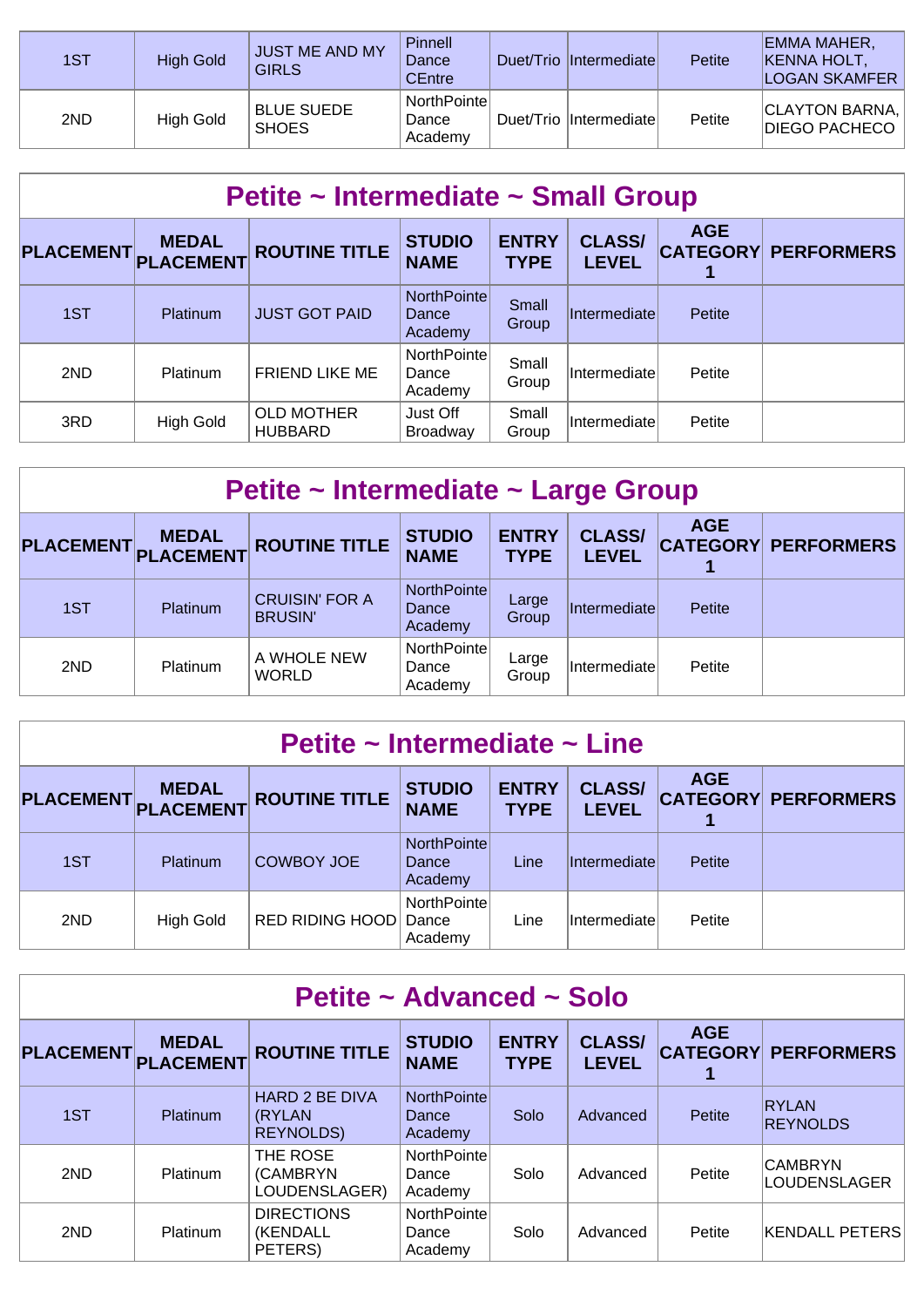| 3RD | <b>Platinum</b> | NEW MOON (ANNA) Just Off<br>WILLIAMS)           | <b>Broadway</b>                  | Solo | Advanced | Petite | <b>ANNA WILLIAMS</b>                |
|-----|-----------------|-------------------------------------------------|----------------------------------|------|----------|--------|-------------------------------------|
| 4TH | <b>Platinum</b> | <b>BELIEVE</b><br>(AUDRIANA<br><b>HASKINS</b> ) | NorthPointel<br>Dance<br>Academy | Solo | Advanced | Petite | <b>AUDRIANA</b><br><b>HASKINS</b>   |
| 5TH | <b>Platinum</b> | <b>LOVE</b><br>(CHARLOTTE<br>THOMPSON)          | Just Off<br><b>Broadway</b>      | Solo | Advanced | Petite | <b>CHARLOTTE</b><br><b>THOMPSON</b> |

| Petite ~ Advanced ~ Duet/Trio                                                                                                                                       |          |                                     |                             |           |          |        |                                                       |  |  |
|---------------------------------------------------------------------------------------------------------------------------------------------------------------------|----------|-------------------------------------|-----------------------------|-----------|----------|--------|-------------------------------------------------------|--|--|
| <b>AGE</b><br><b>CLASS/</b><br><b>ENTRY</b><br><b>STUDIO<br/>NAME</b><br>PLACEMENT MEDAL ROUTINE TITLE<br><b>CATEGORY PERFORMERS</b><br><b>LEVEL</b><br><b>TYPE</b> |          |                                     |                             |           |          |        |                                                       |  |  |
| 1ST                                                                                                                                                                 | Platinum | <b>THE SMALLEST</b><br><b>LIGHT</b> | Just Off<br><b>Broadway</b> | Duet/Trio | Advanced | Petite | ANNA WILLIAMS,<br><b>CHARLOTTE</b><br><b>THOMPSON</b> |  |  |

| <b>Petite ~ Advanced ~ Small Group</b> |                              |                                                         |                                    |                             |                               |            |                            |  |  |  |
|----------------------------------------|------------------------------|---------------------------------------------------------|------------------------------------|-----------------------------|-------------------------------|------------|----------------------------|--|--|--|
|                                        | PLACEMENT MEDAL<br>PLACEMENT | <b>ROUTINE TITLE</b>                                    | <b>STUDIO</b><br><b>NAME</b>       | <b>ENTRY</b><br><b>TYPE</b> | <b>CLASS/</b><br><b>LEVEL</b> | <b>AGE</b> | <b>CATEGORY PERFORMERS</b> |  |  |  |
| 1ST                                    | <b>Platinum</b>              | <b>IT'S A SMALL</b><br><b>WORLD AFTER</b><br><b>ALL</b> | <b>Just Off</b><br><b>Broadway</b> | Small<br>Group              | Advanced                      | Petite     |                            |  |  |  |
| 2ND                                    | <b>Platinum</b>              | <b>SHAKE SHAKE</b>                                      | Just Off<br><b>Broadway</b>        | Small<br>Group              | Advanced                      | Petite     |                            |  |  |  |

| Petite ~ Advanced ~ Large Group                                                                                                                                                               |          |                                     |                                 |                |          |        |  |  |  |  |
|-----------------------------------------------------------------------------------------------------------------------------------------------------------------------------------------------|----------|-------------------------------------|---------------------------------|----------------|----------|--------|--|--|--|--|
| <b>AGE</b><br><b>CLASS/</b><br><b>ENTRY</b><br><b>STUDIO</b><br><b>MEDAL</b><br><b>CATEGORY PERFORMERS</b><br>PLACEMENT PLACEMENT ROUTINE TITLE<br><b>NAME</b><br><b>TYPE</b><br><b>LEVEL</b> |          |                                     |                                 |                |          |        |  |  |  |  |
| 1ST                                                                                                                                                                                           | Platinum | <b>RAINBOW</b><br><b>CONNECTION</b> | NorthPointe<br>Dance<br>Academy | Large<br>Group | Advanced | Petite |  |  |  |  |

|                  | Junior $\sim$ Mark of the Future $\sim$ Solo |                                                        |                                 |                             |                               |                               |                                 |  |  |  |  |
|------------------|----------------------------------------------|--------------------------------------------------------|---------------------------------|-----------------------------|-------------------------------|-------------------------------|---------------------------------|--|--|--|--|
| <b>PLACEMENT</b> | <b>MEDAL</b><br><b>PLACEMENT</b>             | <b>ROUTINE TITLE</b>                                   | <b>STUDIO</b><br><b>NAME</b>    | <b>ENTRY</b><br><b>TYPE</b> | <b>CLASS/</b><br><b>LEVEL</b> | <b>AGE</b><br><b>CATEGORY</b> | <b>PERFORMERS</b>               |  |  |  |  |
| 1ST              | <b>Platinum</b>                              | I'M AVAILABLE<br>(BREANNA<br>WESCHE)                   | Just Off<br><b>Broadway</b>     | Solo                        | Mark of the<br><b>Future</b>  | Junior                        | <b>BREANNA</b><br><b>WESCHE</b> |  |  |  |  |
| 2ND              | Platinum                                     | <b>LITTLE VOICE</b><br>(ANNA AMANN)                    | Just Off<br>Broadway            | Solo                        | Mark of the<br>Future         | Junior                        | ANNA AMANN                      |  |  |  |  |
| 3RD              | <b>Platinum</b>                              | LET HER GO<br>(ROSE WELSH)                             | NorthPointe<br>Dance<br>Academy | Solo                        | Mark of the<br><b>Future</b>  | Junior                        | <b>ROSE WELSH</b>               |  |  |  |  |
| 4TH              | <b>Platinum</b>                              | <b>APARTMENT 14G</b><br>(SARA<br><b>GAWRONSKI</b> )    | Just Off<br>Broadway            | Solo                        | Mark of the<br><b>Future</b>  | Junior                        | <b>SARA</b><br><b>GAWRONSKI</b> |  |  |  |  |
| 5TH              | <b>High Gold</b>                             | TO THE<br><b>MOUNTAINS</b><br>(ELLIE<br>HORNSCHEMEIER) | Just Off<br><b>Broadway</b>     | Solo                        | Mark of the<br>Future         | Junior                        | ELLIE<br><b>HORNSCHEMEIER</b>   |  |  |  |  |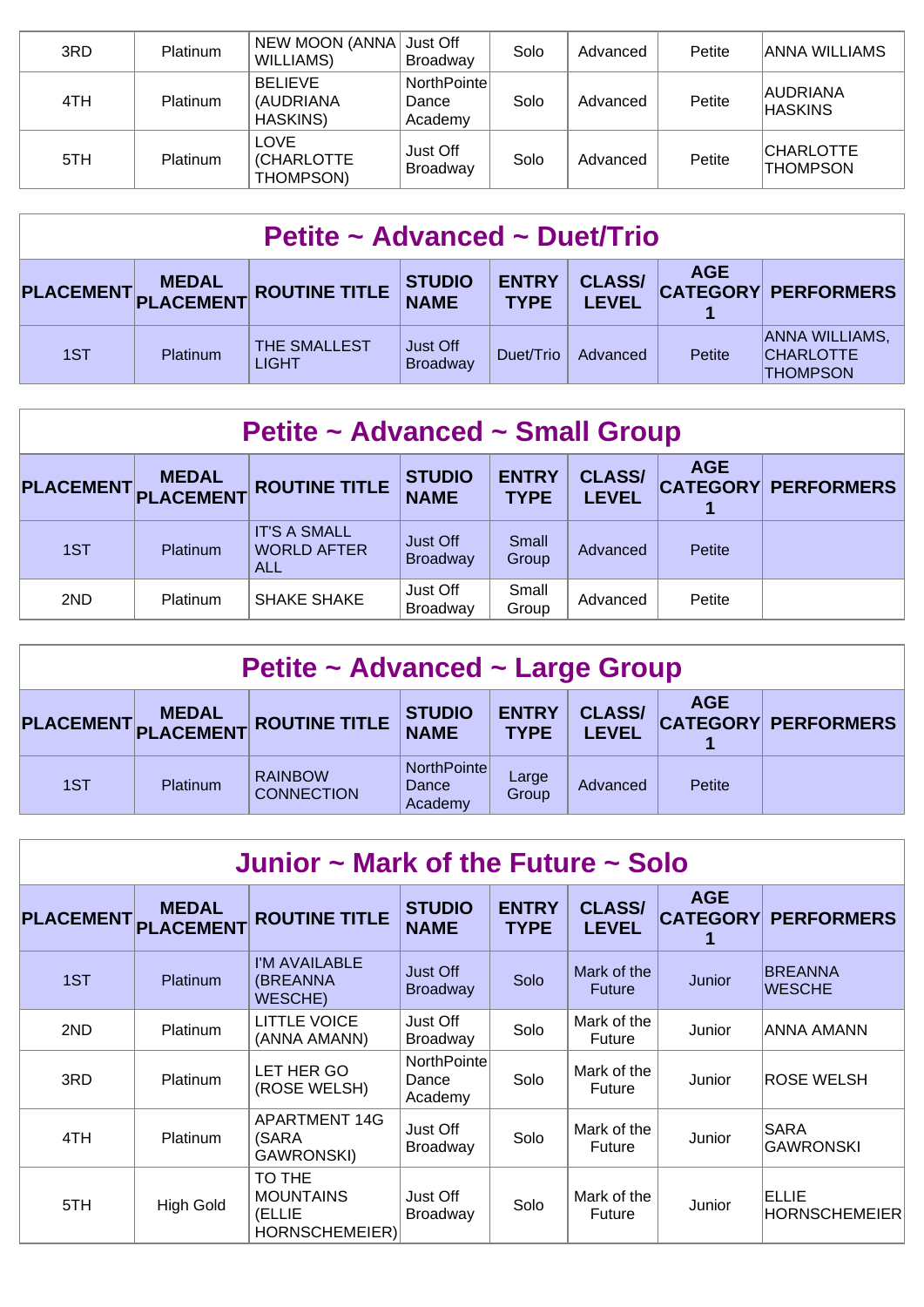| 6TH | <b>High Gold</b> | <b>GRAND</b><br><b>ADVENTURE</b><br>(AUDREY<br>LANKSTON) | Just Off<br>Broadway           | Solo | Mark of the<br>Future | Junior | AUDREY<br>LANKSTON         |
|-----|------------------|----------------------------------------------------------|--------------------------------|------|-----------------------|--------|----------------------------|
| 7TH | High Gold        | MY JOLLY SAILOR<br><b>BOLD (SAVANNAH</b><br>TACKETT)     | Just Off<br><b>Broadway</b>    | Solo | Mark of the<br>Future | Junior | SAVANNAH<br><b>TACKETT</b> |
| 8TH | <b>High Gold</b> | OH MY GOSH<br>(CALIA VARGAS)                             | studio c<br>school of<br>dance | Solo | Mark of the<br>Future | Junior | <b>CALIA VARGAS</b>        |
| 9TH | <b>High Gold</b> | NEVERLAND (LILA<br>NIEMES)                               | Just Off<br><b>Broadway</b>    | Solo | Mark of the<br>Future | Junior | LILA NIEMES                |

#### **Junior ~ Mark of the Future ~ Duet/Trio**

| <b>PLACEMENT</b> | <b>MEDAL</b><br><b>PLACEMENT</b> | <b>ROUTINE TITLE</b>     | <b>STUDIO</b><br><b>NAME</b>   | <b>ENTRY</b><br><b>TYPE</b> | <b>CLASS/</b><br><b>LEVEL</b> | <b>AGE</b><br><b>CATEGORY</b> | <b>PERFORMERS</b>                               |
|------------------|----------------------------------|--------------------------|--------------------------------|-----------------------------|-------------------------------|-------------------------------|-------------------------------------------------|
| 1ST              | Platinum                         | <b>FRIEND LIKE ME</b>    | studio c<br>school of<br>dance | Duet/Trio                   | Mark of the<br>Future         | Junior                        | <b>CALEN VARGAS,</b><br><b>CALIA VARGAS</b>     |
| 2ND              | <b>Platinum</b>                  | YOU GET WHAT<br>YOU GIVE | Just Off<br><b>Broadway</b>    | Duet/Trio                   | Mark of the<br>Future         | Junior                        | <b>CHARLOTTE</b><br>SENA, LILA<br><b>NIEMES</b> |
| 3RD              | Platinum                         | <b>MY BEST FRIEND</b>    | studio c<br>school of<br>dance | Duet/Trio                   | Mark of the<br>Future         | Junior                        | ANICA PEEBLES,<br><b>CALIA VARGAS</b>           |
| 4TH              | <b>Platinum</b>                  | <b>BRING IT ON</b>       | studio c<br>school of<br>dance | Duet/Trio                   | Mark of the<br>Future         | Junior                        | ANICA PEEBLES,<br><b>CALIA VARGAS</b>           |

| Junior $\sim$ Mark of the Future $\sim$ Small Group |                                  |                                     |                                 |                             |                               |            |                            |  |  |  |
|-----------------------------------------------------|----------------------------------|-------------------------------------|---------------------------------|-----------------------------|-------------------------------|------------|----------------------------|--|--|--|
| <b>PLACEMENT</b>                                    | <b>MEDAL</b><br><b>PLACEMENT</b> | <b>ROUTINE TITLE</b>                | <b>STUDIO</b><br><b>NAME</b>    | <b>ENTRY</b><br><b>TYPE</b> | <b>CLASS/</b><br><b>LEVEL</b> | <b>AGE</b> | <b>CATEGORY PERFORMERS</b> |  |  |  |
| 1ST                                                 | <b>Platinum</b>                  | <b>FRIEND LIKE ME</b>               | Just Off<br><b>Broadway</b>     | Small<br>Group              | Mark of the<br>Future         | Junior     |                            |  |  |  |
| 2ND                                                 | <b>High Gold</b>                 | <b>FINDING</b><br><b>WONDERLAND</b> | NorthPointe<br>Dance<br>Academy | Small<br>Group              | Mark of the<br>Future         | Junior     |                            |  |  |  |

| Junior $\sim$ Mark of the Future $\sim$ Large Group |                  |                                      |                             |                             |                               |            |                            |  |  |
|-----------------------------------------------------|------------------|--------------------------------------|-----------------------------|-----------------------------|-------------------------------|------------|----------------------------|--|--|
|                                                     |                  | PLACEMENT MEDAL ROUTINE TITLE STUDIO |                             | <b>ENTRY</b><br><b>TYPE</b> | <b>CLASS/</b><br><b>LEVEL</b> | <b>AGE</b> | <b>CATEGORY PERFORMERS</b> |  |  |
| 1ST                                                 | <b>High Gold</b> | <b>FLOOD THE</b><br><b>OCEAN</b>     | Just Off<br><b>Broadway</b> | Large<br>Group              | Mark of the<br><b>Future</b>  | Junior     |                            |  |  |

| Junior ~ Intermediate ~ Solo |                 |                                                                          |                              |                             |                               |            |                            |  |
|------------------------------|-----------------|--------------------------------------------------------------------------|------------------------------|-----------------------------|-------------------------------|------------|----------------------------|--|
|                              | PLACEMENT MEDAL | <b>ROUTINE TITLE</b>                                                     | <b>STUDIO</b><br><b>NAME</b> | <b>ENTRY</b><br><b>TYPE</b> | <b>CLASS/</b><br><b>LEVEL</b> | <b>AGE</b> | <b>CATEGORY PERFORMERS</b> |  |
| 1ST                          | <b>Platinum</b> | <b>BUTTERFLIES</b><br><b>FIRST FLIGHT</b><br>(HARPER<br><b>BURGESS</b> ) | Just Off<br><b>Broadway</b>  | Solo                        | Intermediate                  | Junior     | HARPER<br><b>BURGESS</b>   |  |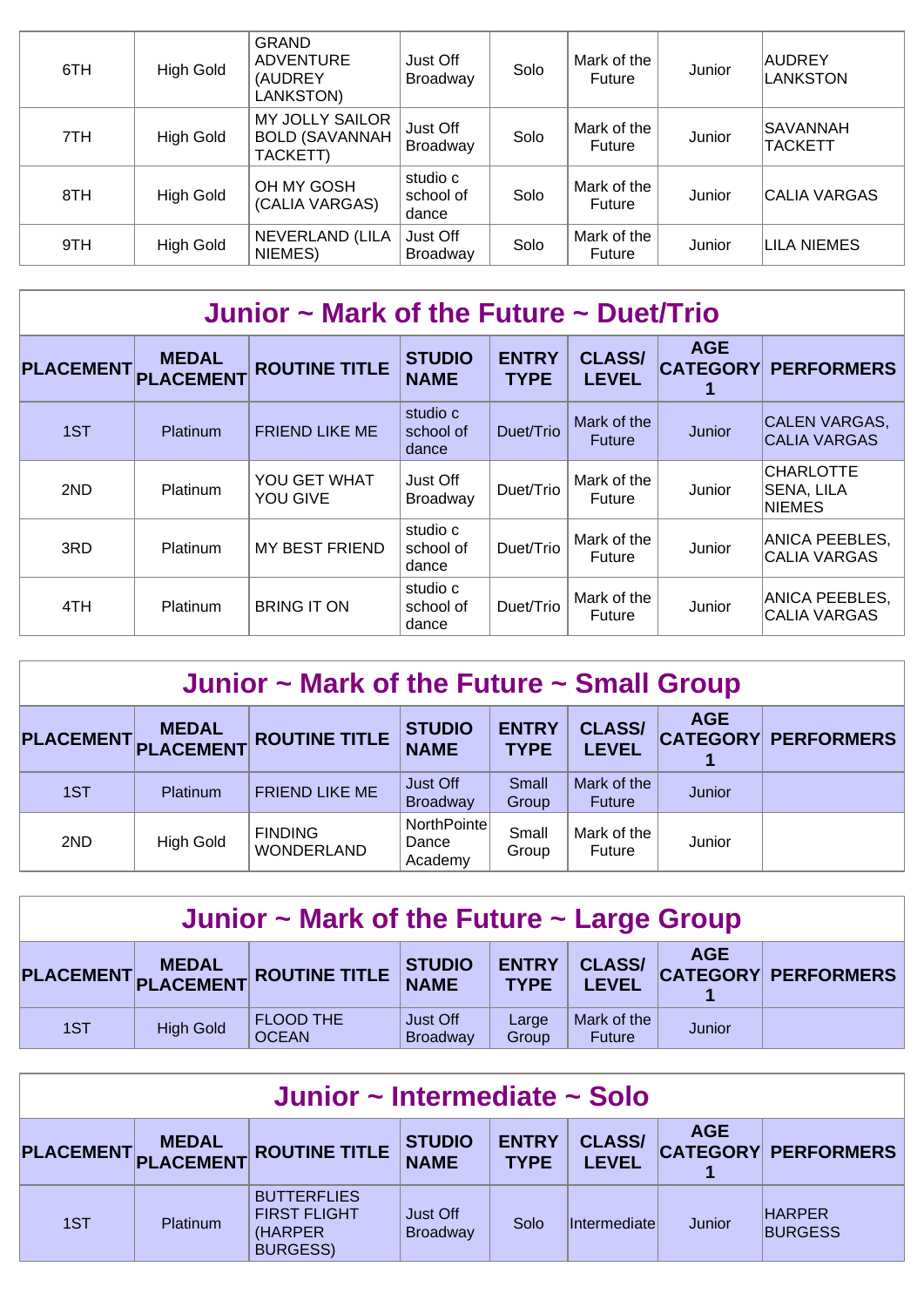| 2ND | <b>Platinum</b>  | S'POSIN (LAVIN<br>STEPNER)                                     | Just Off<br><b>Broadway</b>              | Solo | Intermediate  | Junior | LAVIN STEPNER               |
|-----|------------------|----------------------------------------------------------------|------------------------------------------|------|---------------|--------|-----------------------------|
| 3RD | <b>High Gold</b> | DO IT LIKE THIS<br>(LUCY<br><b>BRINKERHOFF)</b>                | Just Off<br><b>Broadway</b>              | Solo | Intermediate  | Junior | ILUCY<br><b>BRINKERHOFF</b> |
| 4TH | High Gold        | GIRL, PUT YOUR<br><b>RECORDS ON</b><br>(PENNY MORROW)          | NorthPointe<br>Dance<br>Academy          | Solo | Intermediate  | Junior | <b>PENNY MORROW</b>         |
| 5TH | <b>High Gold</b> | <b>MY STRONGEST</b><br><b>SUIT (VIOLET</b><br><b>FLOWERS</b> ) | Turning<br>Pointe<br>Academy<br>Of Dance | Solo | Intermediate  | Junior | VIOLET FLOWERS              |
| 5TH | <b>High Gold</b> | <b>FEELIN GOOD</b><br>(CAITLIN BELLAY)                         | NorthPointe<br>Dance<br>Academy          | Solo | Intermediate  | Junior | <b>CAITLIN BELLAY</b>       |
| 6TH | <b>High Gold</b> | <b>LET'S DANCE</b><br>(CLARA FORBES)                           | NorthPointe<br>Dance<br>Academy          | Solo | IIntermediate | Junior | <b>CLARA FORBES</b>         |

|                  | Junior ~ Intermediate ~ Duet/Trio |                               |                                         |                             |                                   |            |                                                    |  |  |  |  |
|------------------|-----------------------------------|-------------------------------|-----------------------------------------|-----------------------------|-----------------------------------|------------|----------------------------------------------------|--|--|--|--|
| <b>PLACEMENT</b> | <b>MEDAL</b><br><b>PLACEMENT</b>  | <b>ROUTINE TITLE</b>          | <b>STUDIO</b><br><b>NAME</b>            | <b>ENTRY</b><br><b>TYPE</b> | <b>CLASS/</b><br><b>LEVEL</b>     | <b>AGE</b> | <b>CATEGORY PERFORMERS</b>                         |  |  |  |  |
| 1ST              | Platinum                          | DON'T GIVE UP ON<br><b>ME</b> | NorthPointel<br><b>Dance</b><br>Academy | Duet/Trio                   | <i><u><b>Intermediate</b></u></i> | Junior     | CAITLIN BELLAY,<br><b>SARAH SCHOLL</b>             |  |  |  |  |
| 2ND              | <b>High Gold</b>                  | <b>NO BAD NEWS</b>            | Just Off<br><b>Broadway</b>             | Duet/Trio                   | Intermediate                      | Junior     | ANNABELLE<br>HUANG, OLIVER<br><b>HUANG</b>         |  |  |  |  |
| 3RD              | <b>High Gold</b>                  | <b>HIGHER</b>                 | NorthPointe<br>Dance<br>Academy         | Duet/Trio                   | Intermediate                      | Junior     | <b>DELANEY</b><br>UMBERGER,<br><b>OLIVIA COSEY</b> |  |  |  |  |

| Junior ~ Intermediate ~ Small Group |                                  |                                        |                                 |                             |                               |            |                            |  |  |  |
|-------------------------------------|----------------------------------|----------------------------------------|---------------------------------|-----------------------------|-------------------------------|------------|----------------------------|--|--|--|
| <b>PLACEMENT</b>                    | <b>MEDAL</b><br><b>PLACEMENT</b> | <b>ROUTINE TITLE</b>                   | <b>STUDIO</b><br><b>NAME</b>    | <b>ENTRY</b><br><b>TYPE</b> | <b>CLASS/</b><br><b>LEVEL</b> | <b>AGE</b> | <b>CATEGORY PERFORMERS</b> |  |  |  |
| 1ST                                 | <b>High Gold</b>                 | <b>GET UP OFF THAT</b><br><b>THING</b> | Just Off<br><b>Broadway</b>     | Small<br>Group              | Intermediate                  | Junior     |                            |  |  |  |
| 2ND                                 | <b>High Gold</b>                 | <b>HOLDING OUT</b><br>FOR A HERO       | NorthPointe<br>Dance<br>Academy | Small<br>Group              | Intermediate                  | Junior     |                            |  |  |  |
| 3RD                                 | <b>High Gold</b>                 | <b>LOOKING IN</b>                      | studio c<br>school of<br>dance  | Small<br>Group              | Intermediate                  | Junior     |                            |  |  |  |
| 4TH                                 | <b>High Gold</b>                 | <b>OYE</b>                             | studio c<br>school of<br>dance  | Small<br>Group              | Intermediate                  | Junior     |                            |  |  |  |
| 5TH                                 | <b>High Gold</b>                 | <b>VALERIE</b>                         | NorthPointe<br>Dance<br>Academy | Small<br>Group              | Intermediate                  | Junior     |                            |  |  |  |

| Junior ~ Intermediate ~ Large Group |  |                                                                       |  |  |  |  |  |  |
|-------------------------------------|--|-----------------------------------------------------------------------|--|--|--|--|--|--|
|                                     |  | PLACEMENT MEDAL ROUTINE TITLE STUDIO ENTRY CLASS/ CATEGORY PERFORMERS |  |  |  |  |  |  |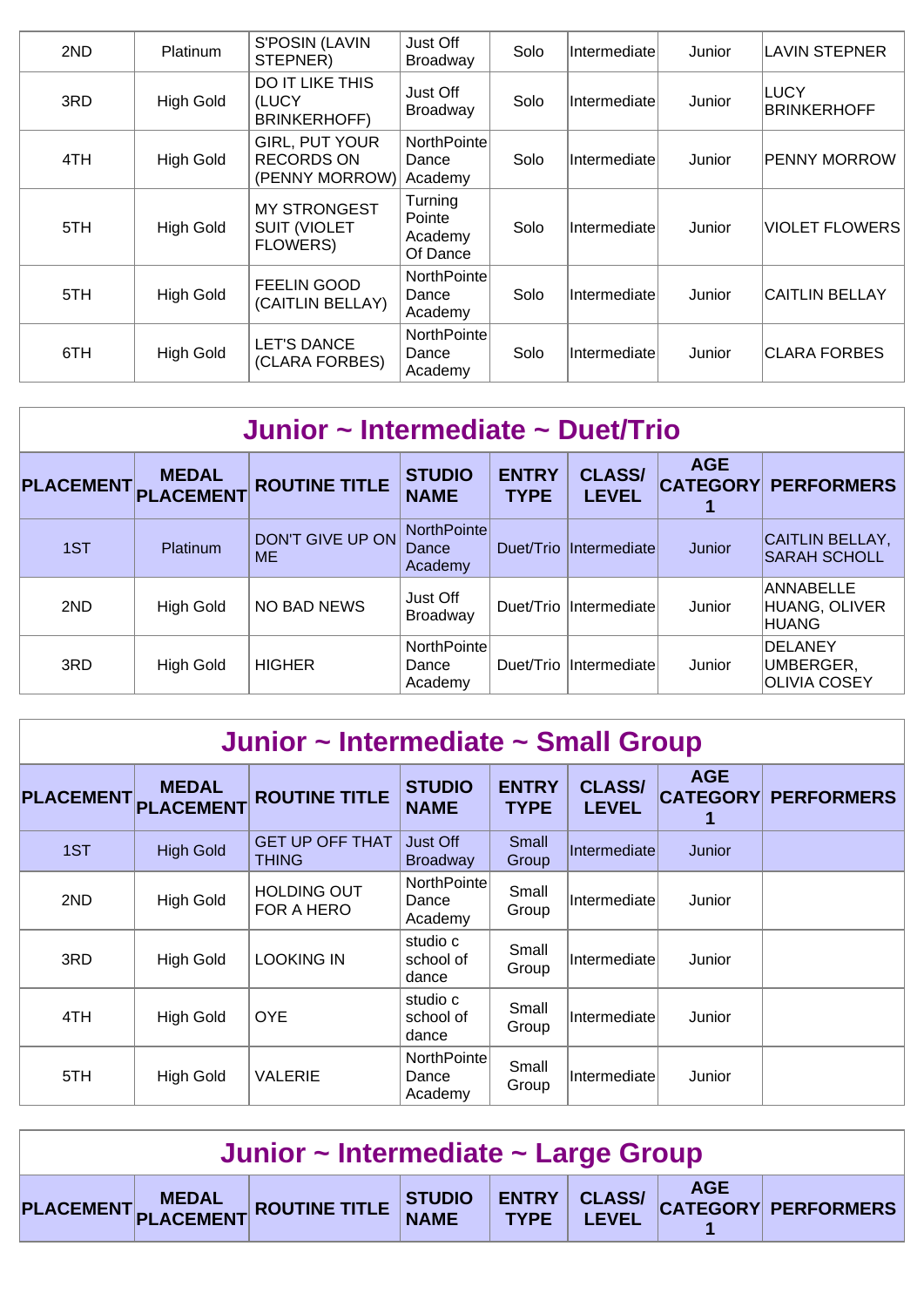| 1ST | <b>High Gold</b> | THE CURSE    | NorthPointe<br>Dance<br>Academy | Large<br>Group | <i>Intermediatel</i> | Junior |  |
|-----|------------------|--------------|---------------------------------|----------------|----------------------|--------|--|
|     |                  |              |                                 |                |                      |        |  |
| 2ND | <b>High Gold</b> | <b>ASHES</b> | NorthPointe<br>Dance<br>Academy | Large<br>Group | Intermediate         | Junior |  |

|                  | Junior $\sim$ Intermediate $\sim$ Line |                                 |                                 |                             |                               |            |                            |  |
|------------------|----------------------------------------|---------------------------------|---------------------------------|-----------------------------|-------------------------------|------------|----------------------------|--|
| <b>PLACEMENT</b> | <b>MEDAL</b><br>PLACEMENT              | <b>ROUTINE TITLE</b>            | <b>STUDIO</b><br><b>NAME</b>    | <b>ENTRY</b><br><b>TYPE</b> | <b>CLASS/</b><br><b>LEVEL</b> | <b>AGE</b> | <b>CATEGORY PERFORMERS</b> |  |
| 1ST              | <b>High Gold</b>                       | <b>RUN THE WORLD</b><br>(GIRLS) | NorthPointe<br>Dance<br>Academy | Line                        | Intermediate                  | Junior     |                            |  |
| 2ND              | High Gold                              | A MIDSUMMER<br>NIGHT'S DREAM    | NorthPointe<br>Dance<br>Academy | Line                        | IIntermediate                 | Junior     |                            |  |

| Junior ~ Advanced ~ Solo |                                  |                                                                    |                                        |                             |                               |                                    |                                    |  |  |  |
|--------------------------|----------------------------------|--------------------------------------------------------------------|----------------------------------------|-----------------------------|-------------------------------|------------------------------------|------------------------------------|--|--|--|
| <b>PLACEMENT</b>         | <b>MEDAL</b><br><b>PLACEMENT</b> | <b>ROUTINE TITLE</b>                                               | <b>STUDIO</b><br><b>NAME</b>           | <b>ENTRY</b><br><b>TYPE</b> | <b>CLASS/</b><br><b>LEVEL</b> | <b>AGE</b><br><b>CATEGORY</b><br>1 | <b>PERFORMERS</b>                  |  |  |  |
| 1ST                      | <b>Xtreme</b><br>Platinum        | <b>VIA DOLOROSA</b><br>(ANNABELLE<br>DEWITT)                       | Pinnell<br>Dance<br><b>CEntre</b>      | Solo                        | Advanced                      | Junior                             | <b>ANNABELLE</b><br><b>DEWITT</b>  |  |  |  |
| 2ND                      | Xtreme<br>Platinum               | <b>OCULI OMNIUM</b><br>(ZOE SWOPE)                                 | Just Off<br>Broadway                   | Solo                        | Advanced                      | Junior                             | ZOE SWOPE                          |  |  |  |
| 3RD                      | Platinum                         | <b>MATERIAL GIRL</b><br>(MADELEINE<br>SHEN)                        | <b>NorthPointe</b><br>Dance<br>Academy | Solo                        | Advanced                      | Junior                             | <b>MADELEINE SHEN</b>              |  |  |  |
| 4TH                      | Platinum                         | LOVE IS A<br><b>COMPASS</b><br>(KENNEDY<br>WEIKER)                 | Pinnell<br>Dance<br><b>CEntre</b>      | Solo                        | Advanced                      | Junior                             | <b>KENNEDY</b><br><b>WEIKER</b>    |  |  |  |
| 5TH                      | Platinum                         | HIT THE ROAD<br><b>JACK (GEMMA</b><br>REEP)                        | NorthPointe<br>Dance<br>Academy        | Solo                        | Advanced                      | Junior                             | <b>GEMMA REEP</b>                  |  |  |  |
| 6TH                      | Platinum                         | <b>CAN'T HELP</b><br><b>FALLING IN LOVE</b><br>(OLIVIA SKESTOS)    | NorthPointe<br>Dance<br>Academy        | Solo                        | Advanced                      | Junior                             | <b>OLIVIA SKESTOS</b>              |  |  |  |
| 7TH                      | Platinum                         | WOMAN UP (MIA<br><b>ASTACIO)</b>                                   | NorthPointe<br>Dance<br>Academy        | Solo                        | Advanced                      | Junior                             | <b>MIA ASTACIO</b>                 |  |  |  |
| 8TH                      | Platinum                         | <b>PURE</b><br><b>IMAGINATION</b><br>(ISABELLE<br><b>CULLIGAN)</b> | <b>NorthPointe</b><br>Dance<br>Academy | Solo                        | Advanced                      | Junior                             | <b>ISABELLE</b><br><b>CULLIGAN</b> |  |  |  |
| 8TH                      | Platinum                         | <b>MADNESS (ALEXA</b><br>HOYT)                                     | NorthPointe<br>Dance<br>Academy        | Solo                        | Advanced                      | Junior                             | <b>ALEXA HOYT</b>                  |  |  |  |
| 9TH                      | Platinum                         | <b>STONE COLD</b><br>(CAMRYN BARNA)                                | NorthPointe<br>Dance<br>Academy        | Solo                        | Advanced                      | Junior                             | <b>CAMRYN BARNA</b>                |  |  |  |
| 10TH                     | Platinum                         | <b>TALK TO ME</b><br>(VIVIAN WILSON)                               | NorthPointe<br>Dance<br>Academy        | Solo                        | Advanced                      | Junior                             | <b>VIVIAN WILSON</b>               |  |  |  |

#### **Junior ~ Advanced ~ Duet/Trio**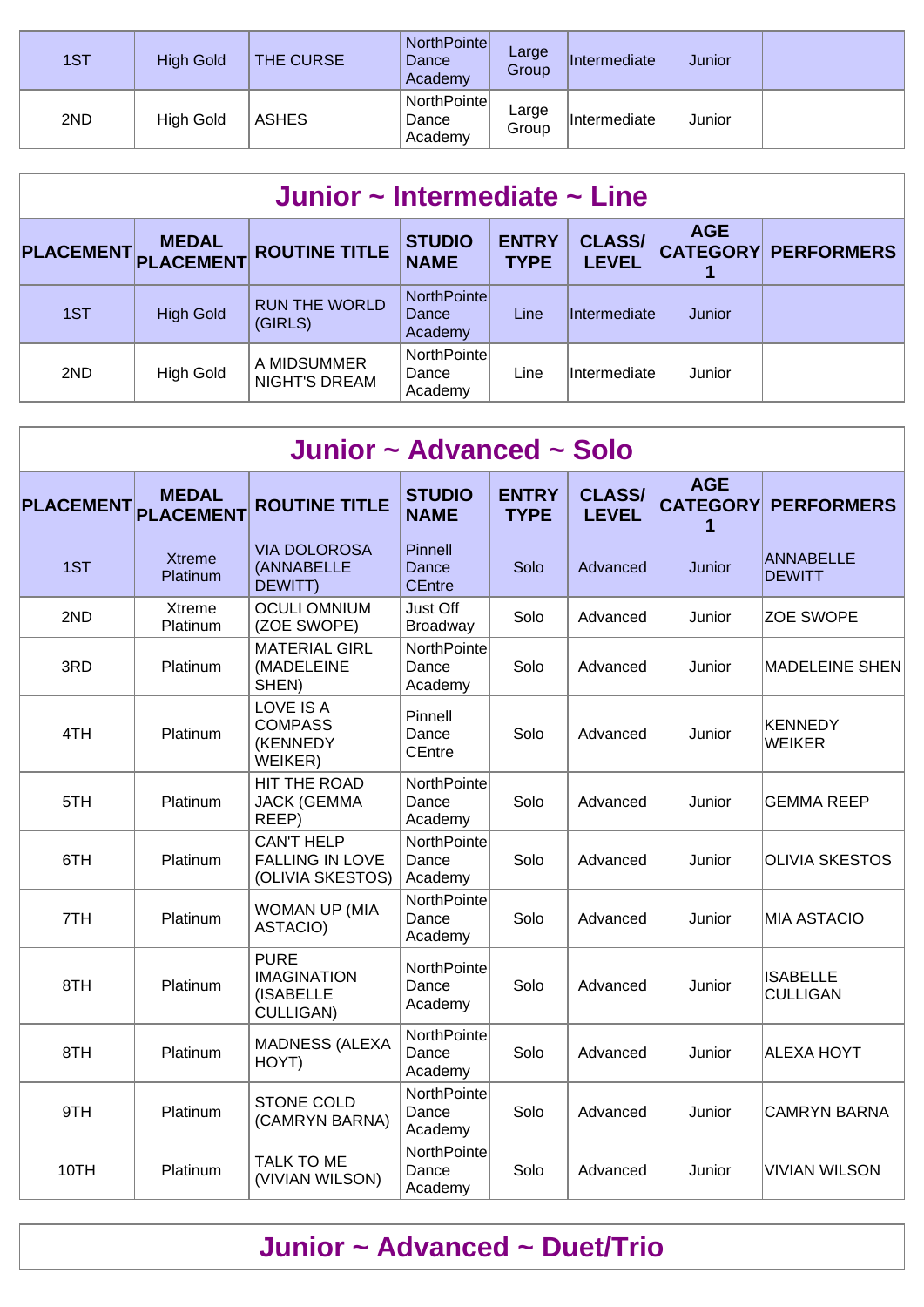| <b>PLACEMENT</b> | <b>MEDAL</b><br>PLACEMENT | <b>ROUTINE TITLE</b>               | <b>STUDIO</b><br><b>NAME</b>      | <b>ENTRY</b><br><b>TYPE</b> | <b>CLASS/</b><br><b>LEVEL</b> | <b>AGE</b> | <b>CATEGORY PERFORMERS</b>                                   |
|------------------|---------------------------|------------------------------------|-----------------------------------|-----------------------------|-------------------------------|------------|--------------------------------------------------------------|
| 1ST              | <b>Platinum</b>           | THE OTHER SIDE                     | Pinnell<br>Dance<br><b>CEntre</b> | Duet/Trio                   | Advanced                      | Junior     | <b>ANNABELLE</b><br>DEWITT, AVA<br><b>MCCULLOUGH</b>         |
| 2ND              | <b>Platinum</b>           | <b>BLOWER'S</b><br><b>DAUGHTER</b> | Just Off<br>Broadway              | Duet/Trio                   | Advanced                      | Junior     | <b>HAYDYN</b><br>JACKSON, ZOE<br><b>ISWOPE</b>               |
| 3RD              | Platinum                  | TO BUILD A HOME                    | Pinnell<br>Dance<br><b>CEntre</b> | Duet/Trio                   | Advanced                      | Junior     | <b>CHARLOTTE</b><br>MYLES, DREW<br>PRINTUP, GIANNA<br>ROMERO |

| Junior ~ Advanced ~ Small Group |                                  |                                       |                                        |                             |                               |                                    |                   |  |  |  |
|---------------------------------|----------------------------------|---------------------------------------|----------------------------------------|-----------------------------|-------------------------------|------------------------------------|-------------------|--|--|--|
| <b>PLACEMENT</b>                | <b>MEDAL</b><br><b>PLACEMENT</b> | <b>ROUTINE TITLE</b>                  | <b>STUDIO</b><br><b>NAME</b>           | <b>ENTRY</b><br><b>TYPE</b> | <b>CLASS/</b><br><b>LEVEL</b> | <b>AGE</b><br><b>CATEGORY</b><br>1 | <b>PERFORMERS</b> |  |  |  |
| 1ST                             | <b>Xtreme</b><br>Platinum        | <b>HALO</b>                           | <b>NorthPointe</b><br>Dance<br>Academy | Small<br>Group              | Advanced                      | Junior                             |                   |  |  |  |
| 2ND                             | Platinum                         | YOUR LOVE                             | NorthPointe<br>Dance<br>Academy        | Small<br>Group              | Advanced                      | Junior                             |                   |  |  |  |
| 3RD                             | Platinum                         | <b>COBRA STYLE</b>                    | <b>NorthPointe</b><br>Dance<br>Academy | Small<br>Group              | Advanced                      | Junior                             |                   |  |  |  |
| 4TH                             | Platinum                         | <b>SWEET HOME</b><br><b>ALABAMA</b>   | NorthPointe<br>Dance<br>Academy        | Small<br>Group              | Advanced                      | Junior                             |                   |  |  |  |
| 5TH                             | Platinum                         | <b>KILLER QUEEN</b>                   | Just Off<br>Broadway                   | Small<br>Group              | Advanced                      | Junior                             |                   |  |  |  |
| 6TH                             | Platinum                         | PAPA'S GOT A<br><b>BRAND NEW BAG</b>  | <b>NorthPointe</b><br>Dance<br>Academy | Small<br>Group              | Advanced                      | Junior                             |                   |  |  |  |
| 7TH                             | Platinum                         | <b>BLUEBIRD</b>                       | Just Off<br>Broadway                   | Small<br>Group              | Advanced                      | Junior                             |                   |  |  |  |
| 8TH                             | Platinum                         | <b>IT'S ABOUT THAT</b><br><b>WALK</b> | NorthPointe<br>Dance<br>Academy        | Small<br>Group              | Advanced                      | Junior                             |                   |  |  |  |
| 9TH                             | Platinum                         | <b>SURVIVIAL</b>                      | NorthPointe<br>Dance<br>Academy        | Small<br>Group              | Advanced                      | Junior                             |                   |  |  |  |
| 10TH                            | Platinum                         | <b>BAD IDEA</b>                       | Just Off<br><b>Broadway</b>            | Small<br>Group              | Advanced                      | Junior                             |                   |  |  |  |

| Junior ~ Advanced ~ Large Group |  |  |  |
|---------------------------------|--|--|--|
|---------------------------------|--|--|--|

|     | <b>MEDAL</b><br>PLACEMENT PLACEMENT | <b>ROUTINE TITLE</b> | <b>STUDIO</b><br><b>NAME</b>    | <b>ENTRY</b><br><b>TYPE</b> | <b>CLASS/</b><br><b>LEVEL</b> | <b>AGE</b> | <b>CATEGORY PERFORMERS</b> |
|-----|-------------------------------------|----------------------|---------------------------------|-----------------------------|-------------------------------|------------|----------------------------|
| 1ST | <b>Xtreme</b><br><b>Platinum</b>    | <b>MAMBO</b>         | NorthPointe<br>Dance<br>Academy | Large<br>Group              | Advanced                      | Junior     |                            |
| 2ND | Platinum                            | <b>MONEY</b>         | NorthPointe<br>Dance<br>Academy | Large<br>Group              | Advanced                      | Junior     |                            |
| 3RD | Platinum                            | <b>BREATHE</b>       | NorthPointe<br>Dance<br>Academy | Large<br>Group              | Advanced                      | Junior     |                            |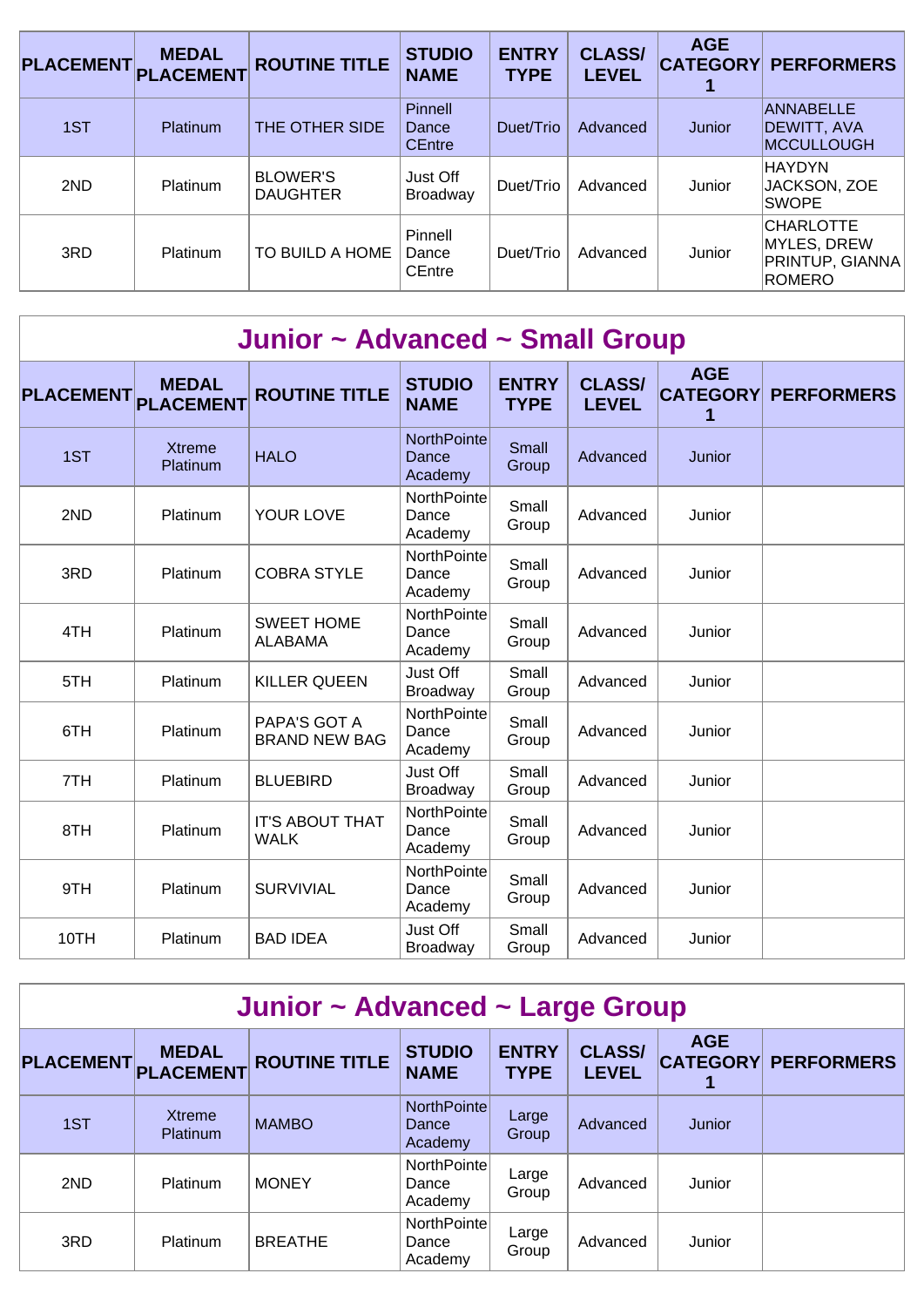| 4TH  | <b>Platinum</b>  | <b>CONCENTRATION</b>             | NorthPointe<br>Dance<br>Academy | Large<br>Group | Advanced | Junior |  |
|------|------------------|----------------------------------|---------------------------------|----------------|----------|--------|--|
| 5TH  | <b>Platinum</b>  | <b>BIG TIME</b>                  | NorthPointe<br>Dance<br>Academy | Large<br>Group | Advanced | Junior |  |
| 6TH  | <b>Platinum</b>  | <b>CLOUD OF</b><br><b>ANGELS</b> | Just Off<br><b>Broadway</b>     | Large<br>Group | Advanced | Junior |  |
| 7TH  | Platinum         | DON'T STOP ME<br><b>NOW</b>      | NorthPointe<br>Dance<br>Academy | Large<br>Group | Advanced | Junior |  |
| 8TH  | <b>Platinum</b>  | DANCE OF THE<br><b>HOURS</b>     | NorthPointe<br>Dance<br>Academy | Large<br>Group | Advanced | Junior |  |
| 9TH  | Platinum         | LAENDLER                         | NorthPointe<br>Dance<br>Academy | Large<br>Group | Advanced | Junior |  |
| 10TH | <b>High Gold</b> | <b>RIOT</b>                      | Just Off<br><b>Broadway</b>     | Large<br>Group | Advanced | Junior |  |

| Junior $\sim$ Advanced $\sim$ Line |                                  |                                              |                                 |                             |                               |            |                            |  |  |
|------------------------------------|----------------------------------|----------------------------------------------|---------------------------------|-----------------------------|-------------------------------|------------|----------------------------|--|--|
| <b>PLACEMENT</b>                   | <b>MEDAL</b><br><b>PLACEMENT</b> | <b>ROUTINE TITLE</b>                         | <b>STUDIO</b><br><b>NAME</b>    | <b>ENTRY</b><br><b>TYPE</b> | <b>CLASS/</b><br><b>LEVEL</b> | <b>AGE</b> | <b>CATEGORY PERFORMERS</b> |  |  |
| 2ND                                | <b>Platinum</b>                  | <b>COUNTDOWN</b>                             | NorthPointe<br>Dance<br>Academy | Line                        | Advanced                      | Junior     |                            |  |  |
| 3RD                                | Platinum                         | <b>AIN'T NOTHING</b><br><b>WRONG WITH IT</b> | Just Off<br><b>Broadway</b>     | Line                        | Advanced                      | Junior     |                            |  |  |
| 4TH                                | Platinum                         | IT DON'T MEAN A<br><b>THING</b>              | NorthPointe<br>Dance<br>Academy | Line                        | Advanced                      | Junior     |                            |  |  |

| Junior $\sim$ Advanced $\sim$ Production |                           |                               |                                 |                             |                               |            |                            |  |  |
|------------------------------------------|---------------------------|-------------------------------|---------------------------------|-----------------------------|-------------------------------|------------|----------------------------|--|--|
|                                          |                           | PLACEMENT MEDAL ROUTINE TITLE | <b>STUDIO</b><br><b>NAME</b>    | <b>ENTRY</b><br><b>TYPE</b> | <b>CLASS/</b><br><b>LEVEL</b> | <b>AGE</b> | <b>CATEGORY PERFORMERS</b> |  |  |
| 1ST                                      | <b>Xtreme</b><br>Platinum | ON THE FLOOR                  | NorthPointe<br>Dance<br>Academy | <b>Production</b>           | Advanced                      | Junior     |                            |  |  |

| Teen ~ Intermediate ~ Solo |                           |                                                    |                                 |                             |                               |            |                                   |  |  |  |
|----------------------------|---------------------------|----------------------------------------------------|---------------------------------|-----------------------------|-------------------------------|------------|-----------------------------------|--|--|--|
| <b>PLACEMENT</b>           | <b>MEDAL</b><br>PLACEMENT | <b>ROUTINE TITLE</b>                               | <b>STUDIO</b><br><b>NAME</b>    | <b>ENTRY</b><br><b>TYPE</b> | <b>CLASS/</b><br><b>LEVEL</b> | <b>AGE</b> | <b>CATEGORY PERFORMERS</b>        |  |  |  |
| 1ST                        | Platinum                  | <b>WILD HORSES</b><br>(MADELINE<br><b>JACKSON)</b> | Just Off<br><b>Broadway</b>     | Solo                        | Intermediate                  | Teen       | <b>MADELINE</b><br><b>JACKSON</b> |  |  |  |
| 2ND                        | <b>Platinum</b>           | I'M A LADY<br>(HANNAH<br>HERBERT)                  | Just Off<br>Broadway            | Solo                        | Intermediate                  | Teen       | HANNAH<br><b>HERBERT</b>          |  |  |  |
| 3RD                        | <b>Platinum</b>           | DAWN OF FAITH<br>(ELISE HELLMANN)                  | Just Off<br><b>Broadway</b>     | Solo                        | Intermediate                  | Teen       | <b>ELISE HELLMANN</b>             |  |  |  |
| 4TH                        | Platinum                  | <b>TORE MY HEART</b><br>(ELLIE RIDOUT)             | NorthPointe<br>Dance<br>Academy | Solo                        | Intermediate                  | Teen       | <b>ELLIE RIDOUT</b>               |  |  |  |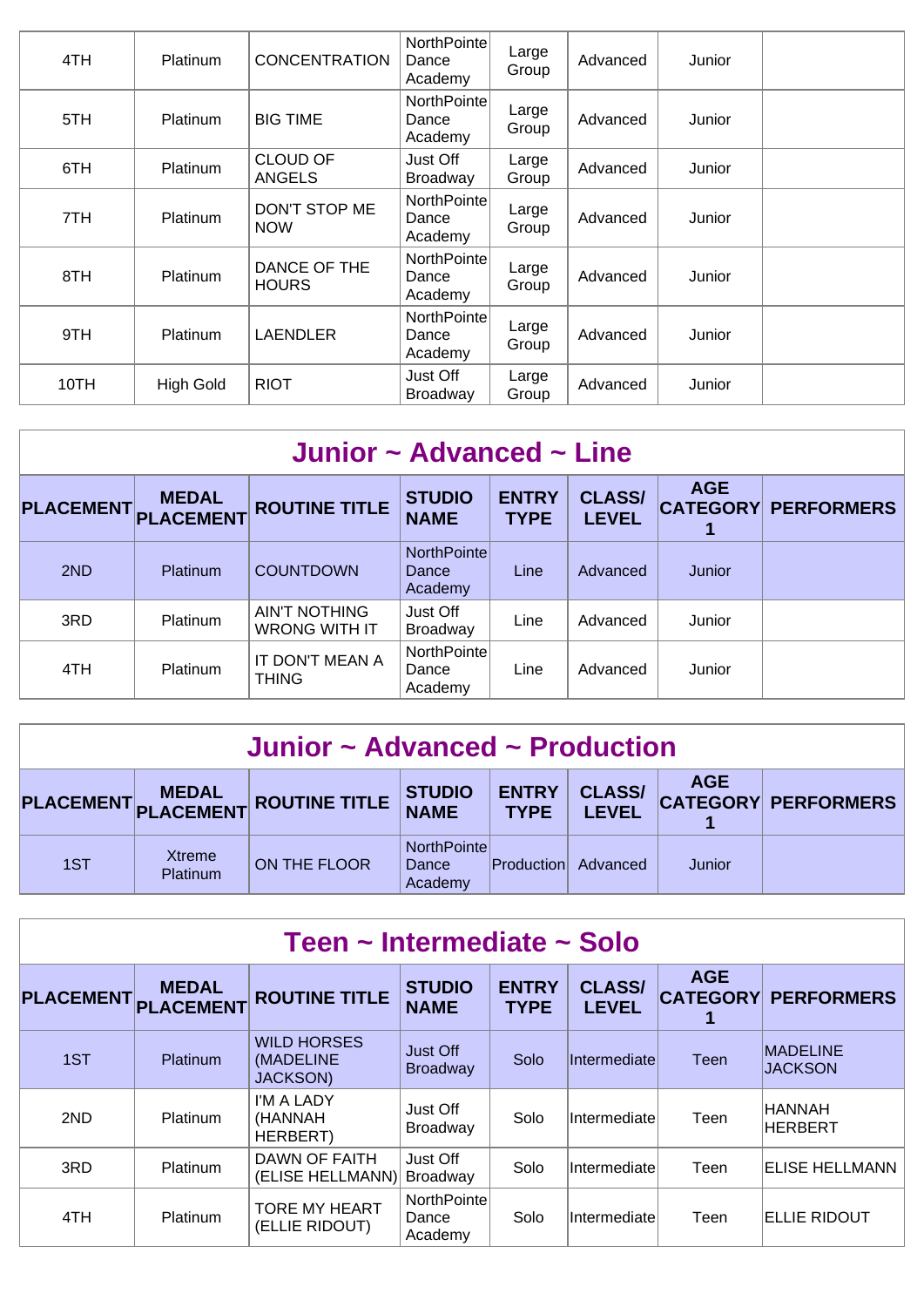| 4TH  | Platinum         | <b>HOW RARE AND</b><br><b>BEAUTIFUL (MACY</b><br>SHOEMAKER) | Just Off<br><b>Broadway</b>    | Solo | <b>Intermediatel</b> | Teen | <b>IMACY</b><br><b>SHOEMAKER</b> |
|------|------------------|-------------------------------------------------------------|--------------------------------|------|----------------------|------|----------------------------------|
| 5TH  | Platinum         | <b>CONTROL (ABBIE</b><br>ROWLAND)                           | Just Off<br>Broadway           | Solo | Intermediate         | Teen | ABBIE ROWLAND                    |
| 6TH  | Platinum         | <b>SKINNY LOVE</b><br>(AUBREY<br>GARBER)                    | studio c<br>school of<br>dance | Solo | Intermediate         | Teen | AUBREY GARBER                    |
| 7TH  | Platinum         | <b>SLEDGEHAMMER</b><br>(GWEN HOULIHAN)                      | Just Off<br><b>Broadway</b>    | Solo | Intermediatel        | Teen | IGWEN HOULIHAN                   |
| 8TH  | <b>Platinum</b>  | I WANT TO HOLD<br>YOUR HAND<br>(EMERSON<br>FRALEY)          | Just Off<br><b>Broadway</b>    | Solo | Intermediate         | Teen | <b>EMERSON</b><br>FRALEY         |
| 9TH  | <b>High Gold</b> | THE HOUSE THAT<br><b>BUILT ME</b><br>(KALEIGH<br>CONRAD)    | studio c<br>school of<br>dance | Solo | Intermediate         | Teen | KALEIGH<br>CONRAD                |
| 10TH | <b>High Gold</b> | ALL OF ME<br>(MCKENZIE ROSS)                                | studio c<br>school of<br>dance | Solo | Intermediate         | Teen | IMCKENZIE ROSS                   |

| Teen ~ Intermediate ~ Duet/Trio |                  |                                        |                                 |                             |                               |            |                                                                      |  |  |  |
|---------------------------------|------------------|----------------------------------------|---------------------------------|-----------------------------|-------------------------------|------------|----------------------------------------------------------------------|--|--|--|
| PLACEMENT PLACEMENT             | <b>MEDAL</b>     | <b>ROUTINE TITLE</b>                   | <b>STUDIO</b><br><b>NAME</b>    | <b>ENTRY</b><br><b>TYPE</b> | <b>CLASS/</b><br><b>LEVEL</b> | <b>AGE</b> | <b>CATEGORY PERFORMERS</b>                                           |  |  |  |
| 1ST                             | Platinum         | <b>YOU'D COME</b><br><b>OVER RIGHT</b> | studio c<br>school of<br>dance  | Duet/Trio                   | <b>Intermediate</b>           | Teen       | <b>AARON</b><br>BALLENTINE,<br>AUBREY GARBER                         |  |  |  |
| 2ND                             | <b>High Gold</b> | <b>OLD SCHOOL</b>                      | studio c<br>school of<br>dance  |                             | Duet/Trio Intermediate        | Teen       | LAUREN SMITH,<br><b>ISKYLAR</b><br><b>CEARLEY</b>                    |  |  |  |
| 3RD                             | <b>High Gold</b> | <b>STILL STANDING</b>                  | NorthPointe<br>Dance<br>Academy | Duet/Trio                   | Intermediate                  | Teen       | ALENA DIGIOIA,<br><b>AVERY ENGLER,</b><br><b>BROOKLYN</b><br>MICHAEL |  |  |  |

| Teen ~ Intermediate ~ Small Group |                                  |                                        |                                |                             |                               |             |                            |  |  |  |
|-----------------------------------|----------------------------------|----------------------------------------|--------------------------------|-----------------------------|-------------------------------|-------------|----------------------------|--|--|--|
| <b>PLACEMENT</b>                  | <b>MEDAL</b><br><b>PLACEMENT</b> | <b>ROUTINE TITLE</b>                   | <b>STUDIO</b><br><b>NAME</b>   | <b>ENTRY</b><br><b>TYPE</b> | <b>CLASS/</b><br><b>LEVEL</b> | <b>AGE</b>  | <b>CATEGORY PERFORMERS</b> |  |  |  |
| 1ST                               | Platinum                         | <b>ALL SHE WANTS</b><br>TO DO IS DANCE | Just Off<br><b>Broadway</b>    | Small<br>Group              | Intermediate                  | <b>Teen</b> |                            |  |  |  |
| 2ND                               | Platinum                         | <b>ANNE FRANK</b>                      | Just Off<br>Broadway           | Small<br>Group              | Intermediate                  | Teen        |                            |  |  |  |
| 3RD                               | Platinum                         | <b>HEAD ABOVE</b><br><b>WATER</b>      | Just Off<br>Broadway           | Small<br>Group              | Intermediate                  | Teen        |                            |  |  |  |
| 4TH                               | <b>High Gold</b>                 | <b>FUNKYTOWN</b>                       | Just Off<br><b>Broadway</b>    | Small<br>Group              | Intermediate                  | Teen        |                            |  |  |  |
| 5TH                               | <b>High Gold</b>                 | <b>OCEANS</b>                          | studio c<br>school of<br>dance | Small<br>Group              | Intermediate                  | Teen        |                            |  |  |  |
| 6TH                               | <b>High Gold</b>                 | <b>TURNED TO</b><br><b>STONE</b>       | studio c<br>school of<br>dance | Small<br>Group              | Intermediate                  | Teen        |                            |  |  |  |
| 6TH                               | <b>High Gold</b>                 | 5 MONTHS                               | Just Off<br>Broadway           | Small<br>Group              | Intermediate                  | Teen        |                            |  |  |  |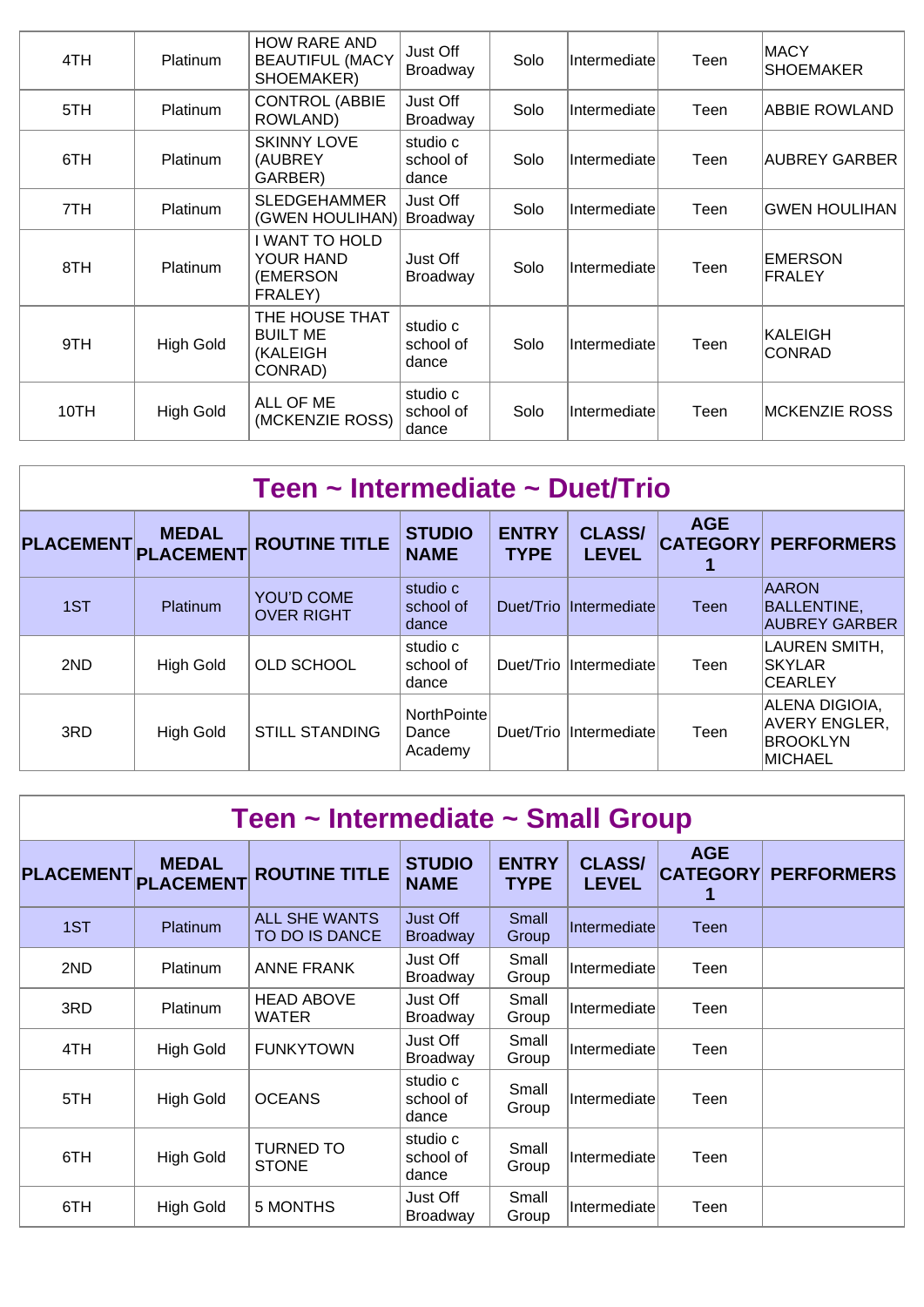| 7TH | <b>High Gold</b> | HEY HI HELLO       | NorthPointe<br>Dance<br>Academy | Small<br>Group | Intermediate | Teen |  |
|-----|------------------|--------------------|---------------------------------|----------------|--------------|------|--|
| 8TH | <b>High Gold</b> | <b>MASTERPIECE</b> | studio c<br>school of<br>dance  | Small<br>Group | Intermediate | Teen |  |
| 9TH | <b>High Gold</b> | <b>DIN DA DA</b>   | studio c<br>school of<br>dance  | Small<br>Group | Intermediate | Teen |  |

| Teen ~ Intermediate ~ Large Group |                                  |                                       |                                 |                             |                               |            |                            |  |  |  |
|-----------------------------------|----------------------------------|---------------------------------------|---------------------------------|-----------------------------|-------------------------------|------------|----------------------------|--|--|--|
| <b>PLACEMENT</b>                  | <b>MEDAL</b><br><b>PLACEMENT</b> | <b>ROUTINE TITLE</b>                  | <b>STUDIO</b><br><b>NAME</b>    | <b>ENTRY</b><br><b>TYPE</b> | <b>CLASS/</b><br><b>LEVEL</b> | <b>AGE</b> | <b>CATEGORY PERFORMERS</b> |  |  |  |
| 1ST                               | Platinum                         | <b>FORGET ABOUT</b><br><b>THE BOY</b> | Just Off<br><b>Broadway</b>     | Large<br>Group              | Intermediate                  | Teen       |                            |  |  |  |
| 2ND                               | Platinum                         | UP HERE IN THE<br><b>BIG TIME</b>     | NorthPointe<br>Dance<br>Academy | Large<br>Group              | Intermediate                  | Teen       |                            |  |  |  |
| 3RD                               | <b>Platinum</b>                  | <b>WINTER BIRD</b>                    | NorthPointe<br>Dance<br>Academy | Large<br>Group              | Intermediate                  | Teen       |                            |  |  |  |
| 4TH                               | <b>High Gold</b>                 | <b>RAIN DANCE</b>                     | NorthPointe<br>Dance<br>Academy | Large<br>Group              | Intermediate                  | Teen       |                            |  |  |  |
| 5TH                               | High Gold                        | <b>GETTIN' WILD</b>                   | NorthPointe<br>Dance<br>Academy | Large<br>Group              | Intermediate                  | Teen       |                            |  |  |  |

| Teen $\sim$ Intermediate $\sim$ Line |                                  |                      |                                 |                             |                               |            |                            |  |  |  |
|--------------------------------------|----------------------------------|----------------------|---------------------------------|-----------------------------|-------------------------------|------------|----------------------------|--|--|--|
| <b>PLACEMENT</b>                     | <b>MEDAL</b><br><b>PLACEMENT</b> | <b>ROUTINE TITLE</b> | <b>STUDIO</b><br><b>NAME</b>    | <b>ENTRY</b><br><b>TYPE</b> | <b>CLASS/</b><br><b>LEVEL</b> | <b>AGE</b> | <b>CATEGORY PERFORMERS</b> |  |  |  |
| 1ST                                  | <b>High Gold</b>                 | <b>LOVE RUNS OUT</b> | NorthPointe<br>Dance<br>Academy | Line                        | Intermediate                  | Teen       |                            |  |  |  |
| 2ND                                  | <b>High Gold</b>                 | <b>CARMEN</b>        | NorthPointe<br>Dance<br>Academy | Line                        | Intermediate                  | Teen       |                            |  |  |  |

| Teen $\sim$ Intermediate $\sim$ Production                                                                                                                                          |                  |              |                                         |  |                                |      |  |  |  |
|-------------------------------------------------------------------------------------------------------------------------------------------------------------------------------------|------------------|--------------|-----------------------------------------|--|--------------------------------|------|--|--|--|
| <b>AGE</b><br><b>CLASS/</b><br><b>ENTRY</b><br><b>STUDIO</b><br>PLACEMENT MEDAL<br><b>CATEGORY PERFORMERS</b><br><b>ROUTINE TITLE</b><br><b>NAME</b><br><b>LEVEL</b><br><b>TYPE</b> |                  |              |                                         |  |                                |      |  |  |  |
| 3RD                                                                                                                                                                                 | <b>High Gold</b> | <b>SHAKE</b> | <b>NorthPointel</b><br>Dance<br>Academy |  | <b>Production Intermediate</b> | Teen |  |  |  |

| Teen ~ Advanced ~ Solo                                                                                                                                                                        |                           |                                             |                                         |      |          |      |                                 |  |  |
|-----------------------------------------------------------------------------------------------------------------------------------------------------------------------------------------------|---------------------------|---------------------------------------------|-----------------------------------------|------|----------|------|---------------------------------|--|--|
| <b>AGE</b><br><b>CLASS/</b><br><b>ENTRY</b><br><b>STUDIO</b><br><b>MEDAL</b><br>PLACEMENT PLACEMENT ROUTINE TITLE<br><b>CATEGORY PERFORMERS</b><br><b>NAME</b><br><b>LEVEL</b><br><b>TYPE</b> |                           |                                             |                                         |      |          |      |                                 |  |  |
| 1ST                                                                                                                                                                                           | Xtreme<br><b>Platinum</b> | ANOTHER WORLD<br>(SAMANTHA<br><b>VOICE)</b> | <b>NorthPointel</b><br>Dance<br>Academy | Solo | Advanced | Teen | <b>SAMANTHA</b><br><b>VOICE</b> |  |  |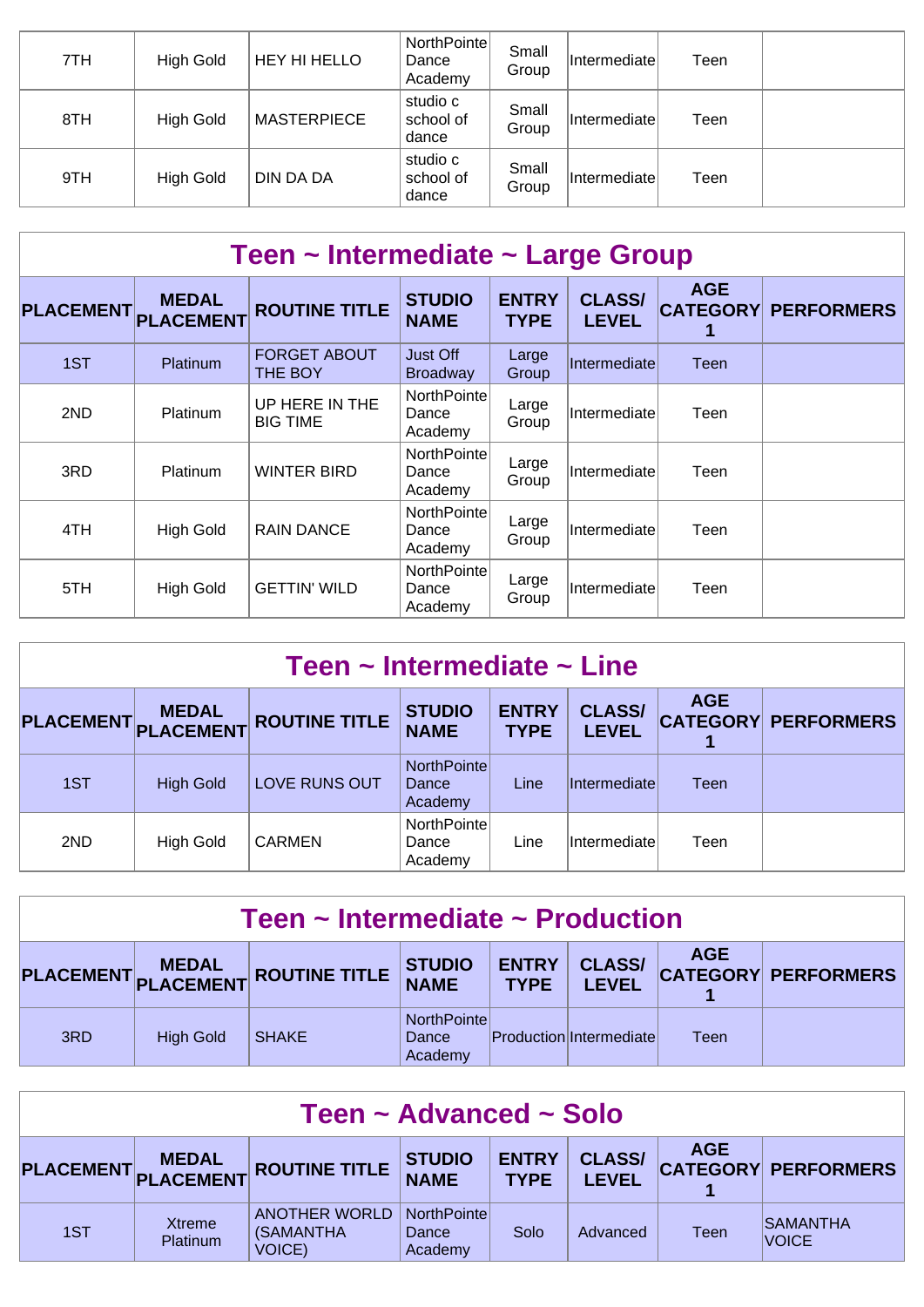| 2ND  | Xtreme<br>Platinum | <b>STAND UP FOR</b><br><b>SOMETHING</b><br>(HAYDYN<br><b>JACKSON)</b>     | Just Off<br><b>Broadway</b>            | Solo | Advanced | Teen | HAYDYN<br>JACKSON            |
|------|--------------------|---------------------------------------------------------------------------|----------------------------------------|------|----------|------|------------------------------|
| 3RD  | Xtreme<br>Platinum | MALAGUEÑA<br>(KEILANI<br><b>VONGSAVATH)</b>                               | Pinnell<br>Dance<br><b>CEntre</b>      | Solo | Advanced | Teen | KEILANI<br><b>VONGSAVATH</b> |
| 4TH  | Xtreme<br>Platinum | WHAT DO YOU<br><b>FEEL</b><br><b>UNDERGROUND</b><br>(RILEY<br>NEUGEBAUER) | Just Off<br>Broadway                   | Solo | Advanced | Teen | <b>RILEY</b><br>NEUGEBAUER   |
| 5TH  | Xtreme<br>Platinum | <b>FOUND (AVA</b><br>OPEL)                                                | <b>NorthPointe</b><br>Dance<br>Academy | Solo | Advanced | Teen | <b>AVA OPEL</b>              |
| 6TH  | Xtreme<br>Platinum | <b>BAD BLOOD (KATE</b><br>LOUDENSLAGER)                                   | <b>NorthPointe</b><br>Dance<br>Academy | Solo | Advanced | Teen | KATE<br>LOUDENSLAGER         |
| 7TH  | Platinum           | <b>YOUR DAY WILL</b><br><b>COME (MAKAYLYN</b><br>LEWIS)                   | <b>NorthPointe</b><br>Dance<br>Academy | Solo | Advanced | Teen | MAKAYLYN LEWIS               |
| 8TH  | Platinum           | <b>EVERY LITTLE</b><br>THING SHE DOES<br>(ROCCO MOON)                     | studio c<br>school of<br>dance         | Solo | Advanced | Teen | <b>ROCCO MOON</b>            |
| 9TH  | Platinum           | <b>BELIEVER (NORA</b><br>DOYLE)                                           | Just Off<br>Broadway                   | Solo | Advanced | Teen | <b>NORA DOYLE</b>            |
| 10TH | Platinum           | <b>ECLIPSE (SOPHIA</b><br>REED)                                           | NorthPointe<br>Dance<br>Academy        | Solo | Advanced | Teen | <b>SOPHIA REED</b>           |

| Teen ~ Advanced ~ Duet/Trio |                                  |                                      |                                          |                             |                               |                                    |                                                                   |  |  |  |  |
|-----------------------------|----------------------------------|--------------------------------------|------------------------------------------|-----------------------------|-------------------------------|------------------------------------|-------------------------------------------------------------------|--|--|--|--|
| <b>PLACEMENT</b>            | <b>MEDAL</b><br><b>PLACEMENT</b> | <b>ROUTINE TITLE</b>                 | <b>STUDIO</b><br><b>NAME</b>             | <b>ENTRY</b><br><b>TYPE</b> | <b>CLASS/</b><br><b>LEVEL</b> | <b>AGE</b><br><b>CATEGORY</b><br>1 | <b>PERFORMERS</b>                                                 |  |  |  |  |
| 1ST                         | <b>Xtreme</b><br>Platinum        | <b>BLANK SPACE</b>                   | studio c<br>school of<br>dance           | Duet/Trio                   | Advanced                      | Teen                               | <b>ALLISON</b><br>PAYTON, ROCCO<br><b>MOON</b>                    |  |  |  |  |
| 2ND                         | Platinum                         | <b>DEPARTURE</b>                     | NorthPointe<br>Dance<br>Academy          | Duet/Trio                   | Advanced                      | Teen                               | <b>DEVON BARNA,</b><br>SOPHIA CACCHIO                             |  |  |  |  |
| 2ND                         | Platinum                         | <b>STAND UP</b>                      | Pinnell<br>Dance<br><b>CEntre</b>        | Duet/Trio                   | Advanced                      | Teen                               | <b>CHLOE</b><br>CAMPBELL,<br><b>PEYTON</b><br><b>GAILLARD</b>     |  |  |  |  |
| 3RD                         | Platinum                         | <b>WISE WOMEN</b>                    | Turning<br>Pointe<br>Academy<br>Of Dance | Duet/Trio                   | Advanced                      | Teen                               | ALYSSA<br>CADWELL,<br><b>AVARIE YOUNG,</b><br><b>LOGAN SMITH</b>  |  |  |  |  |
| 4TH                         | Platinum                         | <b>AIN'T NO</b><br><b>SUNSHINE</b>   | Pinnell<br>Dance<br><b>CEntre</b>        | Duet/Trio                   | Advanced                      | Teen                               | <b>JULIET BALOG,</b><br><b>TYLER DOORLEY</b>                      |  |  |  |  |
| 5TH                         | Platinum                         | <b>SURRENDER</b>                     | NorthPointe<br>Dance<br>Academy          | Duet/Trio                   | Advanced                      | Teen                               | DEVLYN LEWIS,<br><b>OLIVIA CEA</b>                                |  |  |  |  |
| 6TH                         | Platinum                         | <b>SECRETS FOR</b><br><b>THE MAD</b> | NorthPointe<br>Dance<br>Academy          | Duet/Trio                   | Advanced                      | Teen                               | AVA GEISLER,<br>CHLOE NIESET,<br><b>KAITLYN</b><br><b>MARRERO</b> |  |  |  |  |
| 7TH                         | Platinum                         | <b>NOT ABOUT</b><br><b>ANGELS</b>    | Pinnell<br>Dance<br><b>CEntre</b>        | Duet/Trio                   | Advanced                      | Teen                               | ARDEN FRY,<br><b>KATE HOFMANN</b>                                 |  |  |  |  |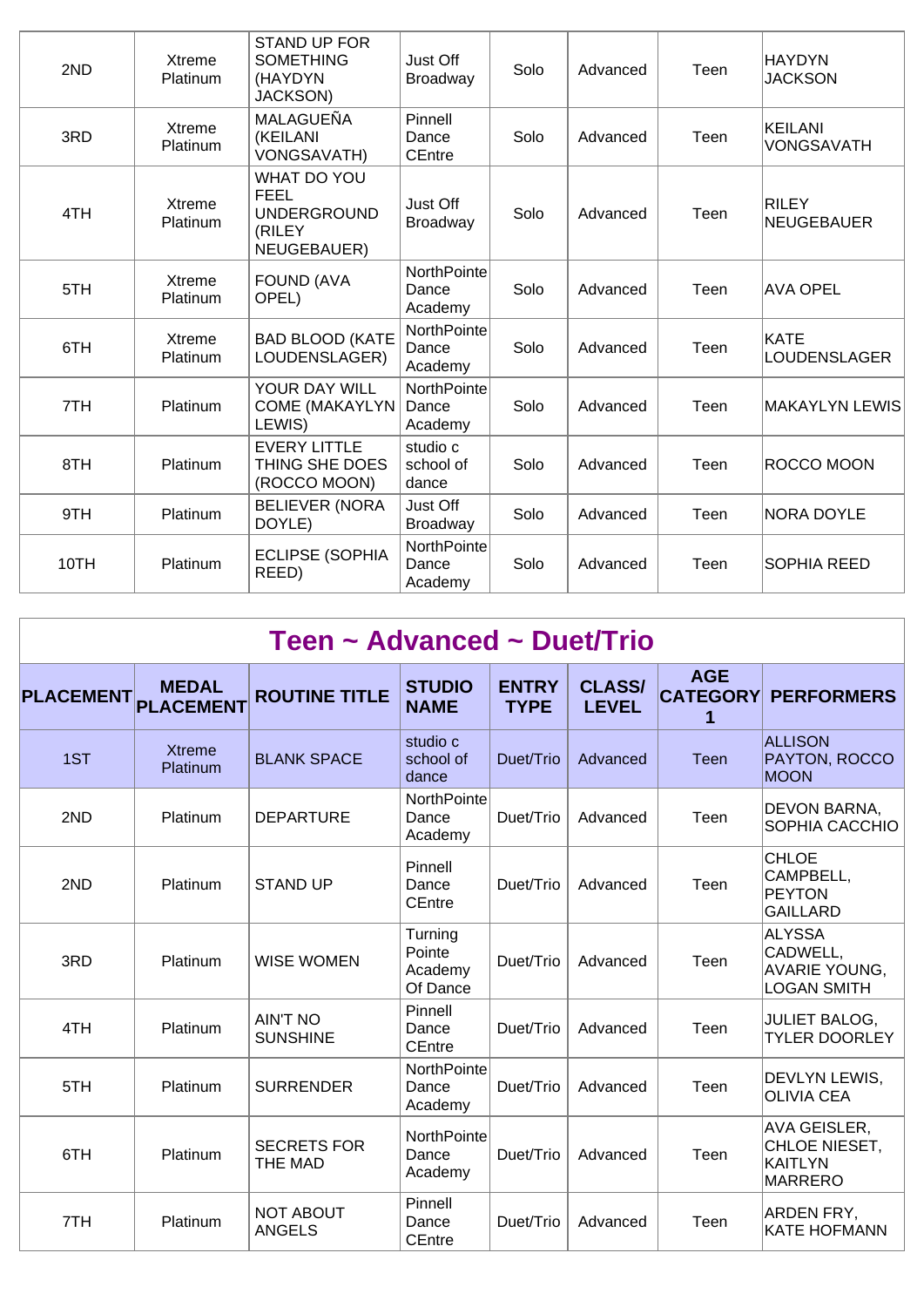| 8TH  | Platinum         | <b>HEART HOPE</b> | NorthPointe<br>Dance<br>Academy | Duet/Trio | Advanced | Teen | <b>ALLISON DEVINE,</b><br><b>MADELINE</b><br><b>TRIMMER</b> |
|------|------------------|-------------------|---------------------------------|-----------|----------|------|-------------------------------------------------------------|
| 9TH  | <b>High Gold</b> | <b>BELLYACHE</b>  | NorthPointe<br>Dance<br>Academy | Duet/Trio | Advanced | Teen | <b>AVA OPEL,</b><br><b>LAUREN</b><br><b>RAFFERTY</b>        |
| 10TH | <b>High Gold</b> | <b>SOLDIER</b>    | Just Off<br>Broadway            | Duet/Trio | Advanced | Teen | <b>DELANI HIGGINS,</b><br><b>ELLA</b><br><b>CUNNINGHAM</b>  |

|                  | Teen ~ Advanced ~ Small Group    |                                      |                                        |                             |                               |                                    |                   |  |  |  |  |  |
|------------------|----------------------------------|--------------------------------------|----------------------------------------|-----------------------------|-------------------------------|------------------------------------|-------------------|--|--|--|--|--|
| <b>PLACEMENT</b> | <b>MEDAL</b><br><b>PLACEMENT</b> | <b>ROUTINE TITLE</b>                 | <b>STUDIO</b><br><b>NAME</b>           | <b>ENTRY</b><br><b>TYPE</b> | <b>CLASS/</b><br><b>LEVEL</b> | <b>AGE</b><br><b>CATEGORY</b><br>1 | <b>PERFORMERS</b> |  |  |  |  |  |
| 1ST              | <b>Xtreme</b><br><b>Platinum</b> | <b>ANNABEL</b>                       | <b>NorthPointe</b><br>Dance<br>Academy | Small<br>Group              | Advanced                      | Teen                               |                   |  |  |  |  |  |
| 2ND              | Xtreme<br>Platinum               | <b>DANCE WITH ME</b>                 | <b>NorthPointe</b><br>Dance<br>Academy | Small<br>Group              | Advanced                      | Teen                               |                   |  |  |  |  |  |
| 3RD              | Xtreme<br>Platinum               | <b>ROSES</b>                         | Just Off<br><b>Broadway</b>            | Small<br>Group              | Advanced                      | Teen                               |                   |  |  |  |  |  |
| 4TH              | <b>Platinum</b>                  | <b>AIN'T NO</b><br><b>SUNSHINE</b>   | <b>NorthPointe</b><br>Dance<br>Academy | Small<br>Group              | Advanced                      | Teen                               |                   |  |  |  |  |  |
| 5TH              | Platinum                         | <b>TRIBULATION</b>                   | NorthPointe<br>Dance<br>Academy        | Small<br>Group              | Advanced                      | Teen                               |                   |  |  |  |  |  |
| 6TH              | Platinum                         | <b>COME REST YOUR</b><br><b>HEAD</b> | NorthPointe<br>Dance<br>Academy        | Small<br>Group              | Advanced                      | Teen                               |                   |  |  |  |  |  |
| 7TH              | Platinum                         | <b>COMING HOME</b>                   | <b>NorthPointe</b><br>Dance<br>Academy | Small<br>Group              | Advanced                      | Teen                               |                   |  |  |  |  |  |
| 8TH              | Platinum                         | <b>SHUNNED</b>                       | Just Off<br><b>Broadway</b>            | Small<br>Group              | Advanced                      | Teen                               |                   |  |  |  |  |  |
| 9TH              | Platinum                         | <b>HOW GREAT</b><br><b>THOU ART</b>  | studio c<br>school of<br>dance         | Small<br>Group              | Advanced                      | Teen                               |                   |  |  |  |  |  |
| 10TH             | Platinum                         | <b>HOMETOWN</b><br><b>GLORY</b>      | Just Off<br><b>Broadway</b>            | Small<br>Group              | Advanced                      | Teen                               |                   |  |  |  |  |  |

| Teen ~ Advanced ~ Large Group |                                  |                                                |                                         |                             |                               |                               |                   |  |  |  |
|-------------------------------|----------------------------------|------------------------------------------------|-----------------------------------------|-----------------------------|-------------------------------|-------------------------------|-------------------|--|--|--|
| <b>PLACEMENT</b>              | <b>MEDAL</b><br><b>PLACEMENT</b> | <b>ROUTINE TITLE</b>                           | <b>STUDIO</b><br><b>NAME</b>            | <b>ENTRY</b><br><b>TYPE</b> | <b>CLASS/</b><br><b>LEVEL</b> | <b>AGE</b><br><b>CATEGORY</b> | <b>PERFORMERS</b> |  |  |  |
| 1ST                           | <b>Xtreme</b><br><b>Platinum</b> | <b>DON'T LET ME BE</b><br><b>MISUNDERSTOOD</b> | <b>NorthPointel</b><br>Dance<br>Academy | Large<br>Group              | Advanced                      | Teen                          |                   |  |  |  |
| 2ND                           | Xtreme<br><b>Platinum</b>        | <b>VIRTUE</b>                                  | NorthPointe<br>Dance<br>Academy         | Large<br>Group              | Advanced                      | Teen                          |                   |  |  |  |
| 3RD                           | Platinum                         | <b>HIGHER GROUND</b>                           | NorthPointe<br>Dance<br>Academy         | Large<br>Group              | Advanced                      | Teen                          |                   |  |  |  |
| 4TH                           | Platinum                         | <b>CRINGE</b>                                  | NorthPointe<br>Dance<br>Academy         | Large<br>Group              | Advanced                      | Teen                          |                   |  |  |  |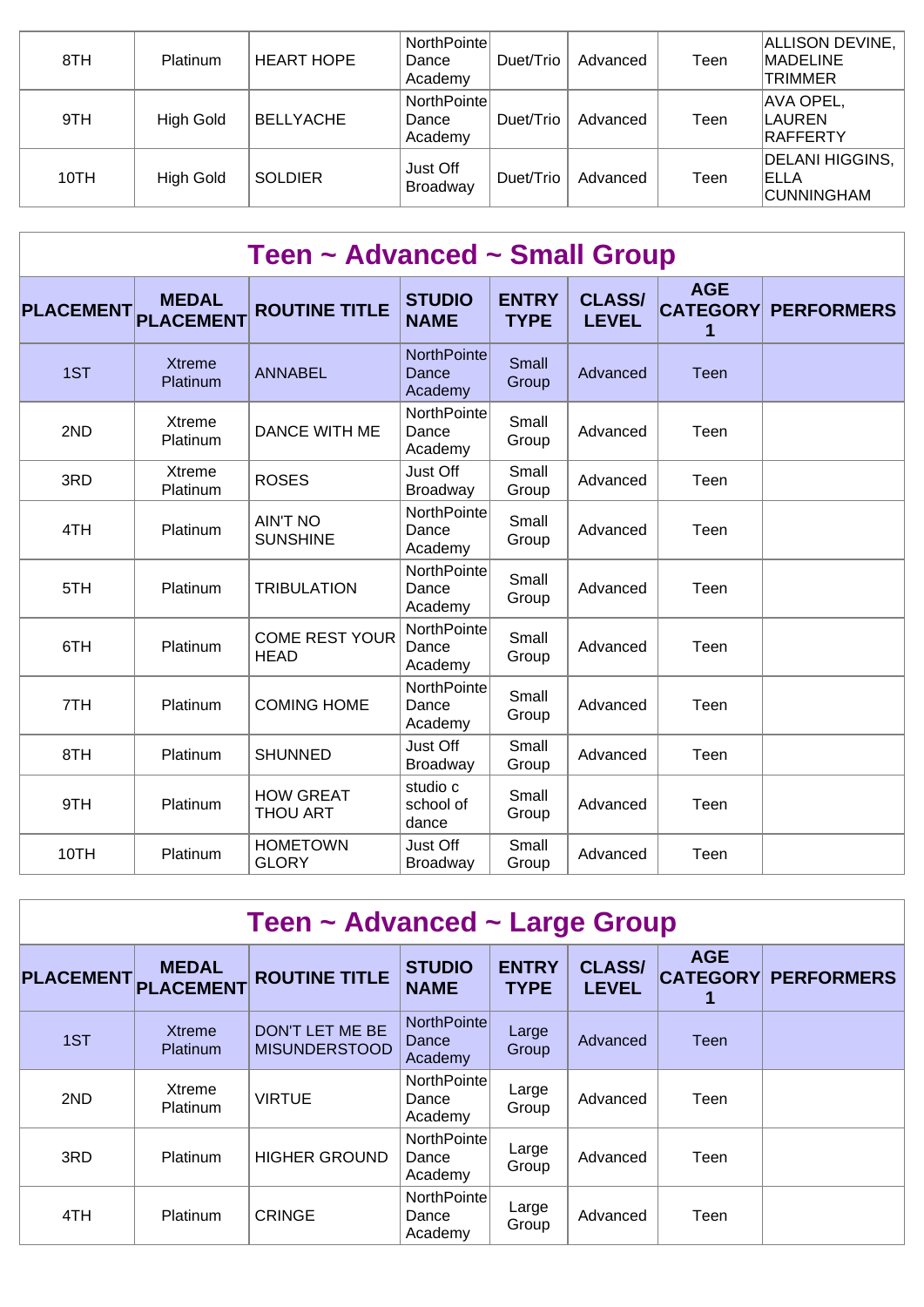| 5TH | <b>Platinum</b>  | SHE-CREWS                     | Turning<br>Pointe<br>Academy<br>Of Dance | Large<br>Group | Advanced | Teen |  |
|-----|------------------|-------------------------------|------------------------------------------|----------------|----------|------|--|
| 6TH | Platinum         | PHARAOH'S<br><b>QUEENS</b>    | Turning<br>Pointe<br>Academy<br>Of Dance | Large<br>Group | Advanced | Teen |  |
| 7TH | <b>Platinum</b>  | <b>BRIDGERTON</b>             | studio c<br>school of<br>dance           | Large<br>Group | Advanced | Teen |  |
| 8TH | <b>Platinum</b>  | THE WORLD GO<br><b>AROUND</b> | Turning<br>Pointe<br>Academy<br>Of Dance | Large<br>Group | Advanced | Teen |  |
| 9TH | <b>High Gold</b> | <b>MONEY</b>                  | studio c<br>school of<br>dance           | Large<br>Group | Advanced | Teen |  |

|                  | Teen $\sim$ Advanced $\sim$ Line |                                           |                                         |                             |                               |            |                            |  |  |  |  |  |
|------------------|----------------------------------|-------------------------------------------|-----------------------------------------|-----------------------------|-------------------------------|------------|----------------------------|--|--|--|--|--|
| <b>PLACEMENT</b> | <b>MEDAL</b><br><b>PLACEMENT</b> | <b>ROUTINE TITLE</b>                      | <b>STUDIO</b><br><b>NAME</b>            | <b>ENTRY</b><br><b>TYPE</b> | <b>CLASS/</b><br><b>LEVEL</b> | <b>AGE</b> | <b>CATEGORY PERFORMERS</b> |  |  |  |  |  |
| 1ST              | Xtreme<br><b>Platinum</b>        | <b>RIVER DEEP</b><br><b>MOUNTAIN HIGH</b> | <b>NorthPointel</b><br>Dance<br>Academy | Line                        | Advanced                      | Teen       |                            |  |  |  |  |  |
| 2ND              | Xtreme<br><b>Platinum</b>        | <b>GOT RHYTHM</b>                         | NorthPointe<br>Dance<br>Academy         | Line                        | Advanced                      | Teen       |                            |  |  |  |  |  |
| 3RD              | <b>Platinum</b>                  | PUMP IT UP                                | NorthPointe<br>Dance<br>Academy         | Line                        | Advanced                      | Teen       |                            |  |  |  |  |  |
| 4TH              | <b>Platinum</b>                  | <b>DISAPPEARANCE</b>                      | NorthPointe<br>Dance<br>Academy         | Line                        | Advanced                      | Teen       |                            |  |  |  |  |  |

| Senior ~ Intermediate ~ Solo |                                  |                                                           |                                 |                             |                               |                               |                                     |  |  |  |
|------------------------------|----------------------------------|-----------------------------------------------------------|---------------------------------|-----------------------------|-------------------------------|-------------------------------|-------------------------------------|--|--|--|
| <b>PLACEMENT</b>             | <b>MEDAL</b><br><b>PLACEMENT</b> | <b>ROUTINE TITLE</b>                                      | <b>STUDIO</b><br><b>NAME</b>    | <b>ENTRY</b><br><b>TYPE</b> | <b>CLASS/</b><br><b>LEVEL</b> | <b>AGE</b><br><b>CATEGORY</b> | <b>PERFORMERS</b>                   |  |  |  |
| 1ST                          | Platinum                         | <b>THIS TOWN</b><br>(CIARAN SAPELLI)                      | Just Off<br><b>Broadway</b>     | Solo                        | Intermediate                  | Senior                        | <b>CIARAN SAPELLI</b>               |  |  |  |
| 2ND                          | Platinum                         | <b>DAUGHTER</b><br>(SARAH<br>SAIONZKOWSKI)                | studio c<br>school of<br>dance  | Solo                        | Intermediate                  | Senior                        | <b>SARAH</b><br><b>SAIONZKOWSKI</b> |  |  |  |
| 3RD                          | Platinum                         | SIMPLY THE BEST<br>(LINDSEY PARK)                         | studio c<br>school of<br>dance  | Solo                        | Intermediate                  | Senior                        | <b>LINDSEY PARK</b>                 |  |  |  |
| 4TH                          | Platinum                         | NO CHOIR (MIA<br>VOICE)                                   | NorthPointe<br>Dance<br>Academy | Solo                        | Intermediate                  | Senior                        | <b>IMIA VOICE</b>                   |  |  |  |
| 4TH                          | Platinum                         | MONEY IN THE<br><b>GRAVE (AARON</b><br><b>BALLENTINE)</b> | studio c<br>school of<br>dance  | Solo                        | Intermediate                  | Senior                        | AARON<br><b>BALLENTINE</b>          |  |  |  |
| 5TH                          | <b>High Gold</b>                 | <b>TRIED UP</b><br>(HANNAH MARSH)                         | NorthPointe<br>Dance<br>Academy | Solo                        | Intermediate                  | Senior                        | HANNAH MARSH                        |  |  |  |
| 6TH                          | <b>High Gold</b>                 | <b>GAMZATTI</b><br><b>VARIATION</b><br>(MOIRA SULLIVAN)   | NorthPointe<br>Dance<br>Academy | Solo                        | Intermediate                  | Senior                        | MOIRA SULLIVAN                      |  |  |  |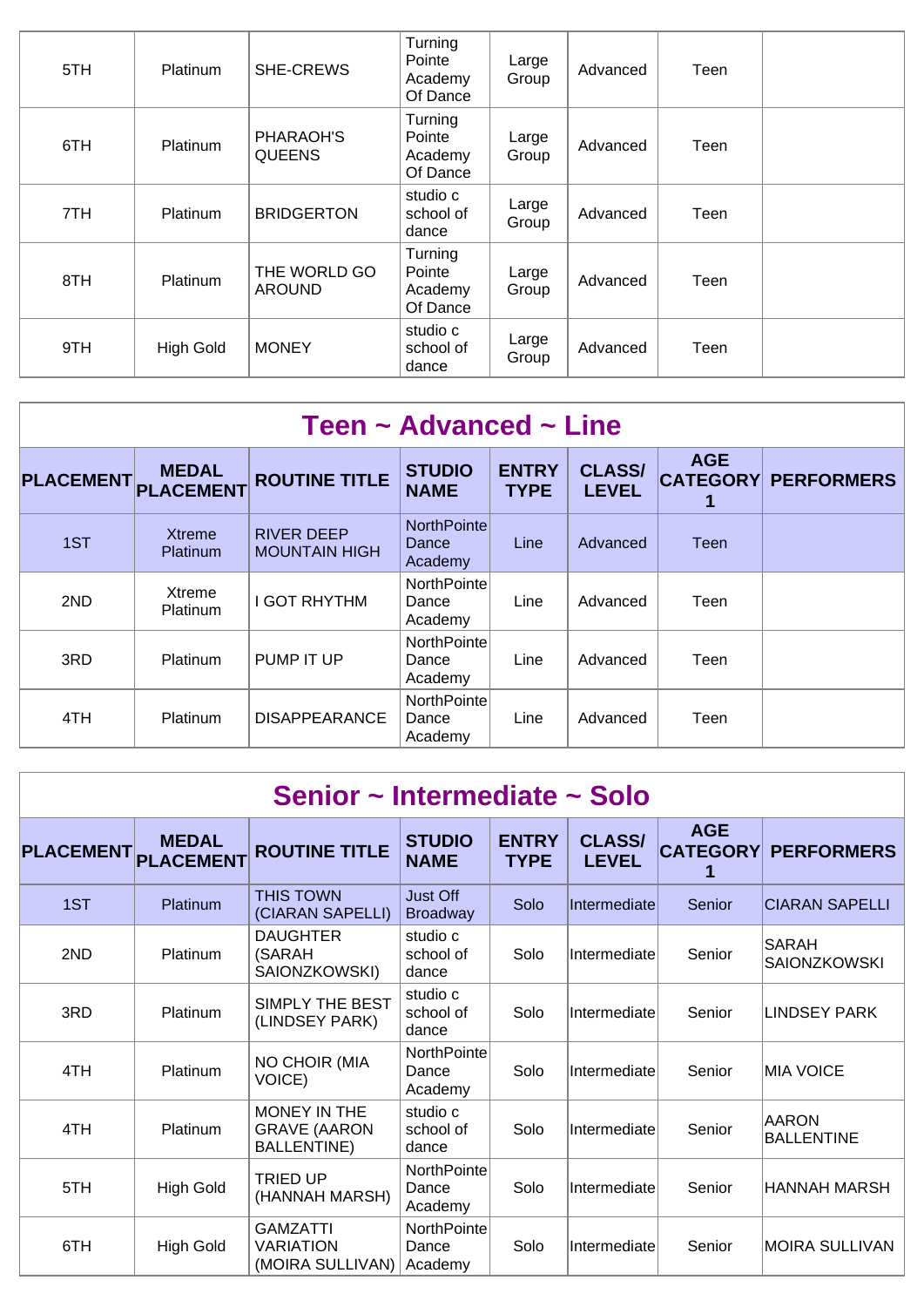| 7TH | High Gold        | IT MUST OF BEEN<br>LOVE (KARA<br>NICHOLSON)           | studio c<br>school of<br>dance   | Solo | Intermediate | Senior | <b>KARA</b><br><b>NICHOLSON</b> |
|-----|------------------|-------------------------------------------------------|----------------------------------|------|--------------|--------|---------------------------------|
| 8TH | <b>High Gold</b> | <b>TARO (ATHENA</b><br>EVANS)                         | Just Off<br><b>Broadway</b>      | Solo | Intermediate | Senior | <b>ATHENA EVANS</b>             |
| 8TH | <b>High Gold</b> | <b>FEELING WHITNEY</b><br><b>(GABRIELLE</b><br>ELLIS) | NorthPointel<br>Dance<br>Academy | Solo | Intermediate | Senior | <b>GABRIELLE ELLIS</b>          |
| 9TH | High Gold        | <b>WHEN I WAS</b><br><b>OLDER (MADI</b><br>RONNEBAUM) | NorthPointe<br>Dance<br>Academy  | Solo | Intermediate | Senior | <b>MADI</b><br><b>RONNEBAUM</b> |

## **Senior ~ Intermediate ~ Small Group**

|     | <b>MEDAL</b>    | PLACEMENT PLACEMENT ROUTINE TITLE | <b>STUDIO</b><br><b>NAME</b>            | <b>ENTRY</b><br><b>TYPE</b> | <b>CLASS/</b><br><b>LEVEL</b> | <b>AGE</b> | <b>CATEGORY PERFORMERS</b> |
|-----|-----------------|-----------------------------------|-----------------------------------------|-----------------------------|-------------------------------|------------|----------------------------|
| 1ST | <b>Platinum</b> | <b>BOOM BOOM</b>                  | <b>NorthPointel</b><br>Dance<br>Academy | Small<br>Group              | Intermediatel                 | Senior     |                            |

| Senior ~ Intermediate ~ Large Group |                                  |                                         |                                 |                             |                               |            |                            |  |  |  |  |
|-------------------------------------|----------------------------------|-----------------------------------------|---------------------------------|-----------------------------|-------------------------------|------------|----------------------------|--|--|--|--|
| <b>PLACEMENT</b>                    | <b>MEDAL</b><br><b>PLACEMENT</b> | <b>ROUTINE TITLE</b>                    | <b>STUDIO</b><br><b>NAME</b>    | <b>ENTRY</b><br><b>TYPE</b> | <b>CLASS/</b><br><b>LEVEL</b> | <b>AGE</b> | <b>CATEGORY PERFORMERS</b> |  |  |  |  |
| 1ST                                 | <b>Platinum</b>                  | <b>ANCHOR</b>                           | NorthPointe<br>Dance<br>Academy | Large<br>Group              | Intermediate                  | Senior     |                            |  |  |  |  |
| 2ND                                 | <b>Platinum</b>                  | <b>CONTROL</b>                          | NorthPointe<br>Dance<br>Academy | Large<br>Group              | Intermediate                  | Senior     |                            |  |  |  |  |
| 3RD                                 | <b>Platinum</b>                  | THE GATHERING                           | NorthPointe<br>Dance<br>Academy | Large<br>Group              | Intermediate                  | Senior     |                            |  |  |  |  |
| 4TH                                 | <b>Platinum</b>                  | <b>WHAT'S A GIRL</b><br><b>GOTTA DO</b> | NorthPointe<br>Dance<br>Academy | Large<br>Group              | Intermediate                  | Senior     |                            |  |  |  |  |

| Senior $\sim$ Intermediate $\sim$ Line |                 |                               |                                 |                             |                               |            |                            |  |  |
|----------------------------------------|-----------------|-------------------------------|---------------------------------|-----------------------------|-------------------------------|------------|----------------------------|--|--|
|                                        |                 | PLACEMENT MEDAL ROUTINE TITLE | <b>STUDIO<br/>NAME</b>          | <b>ENTRY</b><br><b>TYPE</b> | <b>CLASS/</b><br><b>LEVEL</b> | <b>AGE</b> | <b>CATEGORY PERFORMERS</b> |  |  |
| 1ST                                    | <b>Platinum</b> | <b>BORN THIS WAY</b>          | NorthPointe<br>Dance<br>Academy | Line                        | <i>Intermediate</i>           | Senior     |                            |  |  |

| Senior ~ Advanced ~ Solo |                                  |                                                  |                                 |                             |                               |            |                                 |  |  |
|--------------------------|----------------------------------|--------------------------------------------------|---------------------------------|-----------------------------|-------------------------------|------------|---------------------------------|--|--|
| PLACEMENT PLACEMENT      | <b>MEDAL</b>                     | <b>ROUTINE TITLE</b>                             | <b>STUDIO</b><br><b>NAME</b>    | <b>ENTRY</b><br><b>TYPE</b> | <b>CLASS/</b><br><b>LEVEL</b> | <b>AGE</b> | <b>CATEGORY PERFORMERS</b>      |  |  |
| 1ST                      | <b>Xtreme</b><br><b>Platinum</b> | THE MAD LOVER<br>(BRAYLAN<br>ENSCOE)             | Just Off<br><b>Broadway</b>     | Solo                        | Advanced                      | Senior     | <b>BRAYLAN</b><br><b>ENSCOE</b> |  |  |
| 2ND                      | Xtreme<br>Platinum               | EL TANGO DE<br><b>ROXANNE</b><br>(TATIANA HAGEE) | NorthPointe<br>Dance<br>Academy | Solo                        | Advanced                      | Senior     | <b>TATIANA HAGEE</b>            |  |  |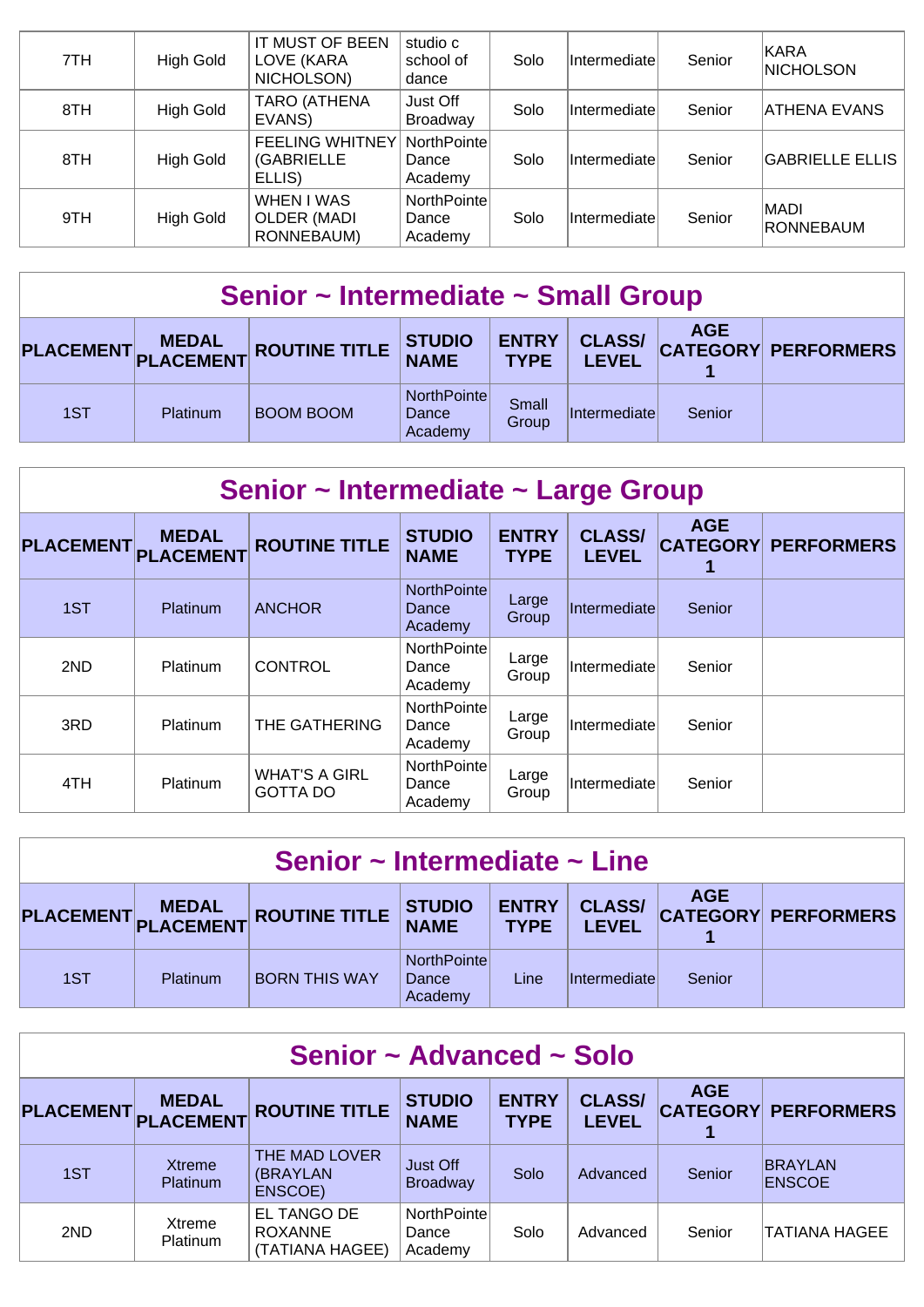| 3RD  | Xtreme<br>Platinum | <b>NOCTURNE</b><br>(KARLEY<br><b>BURDICK)</b>                | Just Off<br><b>Broadway</b>     | Solo | Advanced | Senior | <b>KARLEY BURDICK</b>             |
|------|--------------------|--------------------------------------------------------------|---------------------------------|------|----------|--------|-----------------------------------|
| 4TH  | Xtreme<br>Platinum | <b>ADORE (AVA</b><br>CASSIDY)                                | Just Off<br>Broadway            | Solo | Advanced | Senior | <b>AVA CASSIDY</b>                |
| 5TH  | Xtreme<br>Platinum | <b>FORGOTTEN</b><br><b>ELEGANCE</b><br>(ISABELLA<br>SHEARER) | Just Off<br>Broadway            | Solo | Advanced | Senior | <b>ISABELLA</b><br><b>SHEARER</b> |
| 6TH  | Xtreme<br>Platinum | <b>CRAVE YOU (MYA</b><br>MONTGOMERY)                         | NorthPointe<br>Dance<br>Academy | Solo | Advanced | Senior | MYA<br><b>MONTGOMERY</b>          |
| 7TH  | Xtreme<br>Platinum | <b>NEVER KNOCK</b><br>(MOLLY ROWDA)                          | NorthPointe<br>Dance<br>Academy | Solo | Advanced | Senior | <b>MOLLY ROWDA</b>                |
| 8TH  | Xtreme<br>Platinum | DREAM A LITTLE<br>DREAM OF ME<br>(RILEY GERWEL)              | Just Off<br>Broadway            | Solo | Advanced | Senior | <b>RILEY GERWEL</b>               |
| 9TH  | Xtreme<br>Platinum | <b>STRANGE (NORAH</b><br>LIVI REED)                          | NorthPointe<br>Dance<br>Academy | Solo | Advanced | Senior | NORAH LIVI REED                   |
| 10TH | Xtreme<br>Platinum | <b>SAID THE SPIDER</b><br>(PIPER CONNER)                     | Just Off<br>Broadway            | Solo | Advanced | Senior | <b>PIPER CONNER</b>               |

| Senior ~ Advanced ~ Duet/Trio |                                  |                                     |                                          |                             |                               |                               |                                                                                        |  |  |  |
|-------------------------------|----------------------------------|-------------------------------------|------------------------------------------|-----------------------------|-------------------------------|-------------------------------|----------------------------------------------------------------------------------------|--|--|--|
| <b>PLACEMENT</b>              | <b>MEDAL</b><br><b>PLACEMENT</b> | <b>ROUTINE TITLE</b>                | <b>STUDIO</b><br><b>NAME</b>             | <b>ENTRY</b><br><b>TYPE</b> | <b>CLASS/</b><br><b>LEVEL</b> | <b>AGE</b><br><b>CATEGORY</b> | <b>PERFORMERS</b>                                                                      |  |  |  |
| 1ST                           | <b>Xtreme</b><br><b>Platinum</b> | <b>SPIRIT AND</b><br><b>DECLINE</b> | Just Off<br><b>Broadway</b>              | Duet/Trio                   | Advanced                      | Senior                        | AVA CASSIDY,<br><b>BRAYLAN</b><br><b>ENSCOE</b>                                        |  |  |  |
| 2ND                           | <b>Platinum</b>                  | <b>HOLD ON</b>                      | Pinnell<br>Dance<br><b>CEntre</b>        | Duet/Trio                   | Advanced                      | Senior                        | CHARLEY GRACE <br><b>GRADY, CORRINE</b><br>ANDERSON,<br>KAITLYNN<br><b>KEOMANIVONG</b> |  |  |  |
| 3RD                           | <b>Platinum</b>                  | <b>HONEY</b>                        | Turning<br>Pointe<br>Academy<br>Of Dance | Duet/Trio                   | Advanced                      | Senior                        | <b>BREANNA SMITH,</b><br><b>MEGAN MILLER</b>                                           |  |  |  |
| 4TH                           | Platinum                         | <b>RAPPERS</b><br><b>DELIGHT</b>    | studio c<br>school of<br>dance           | Duet/Trio                   | Advanced                      | Senior                        | <b>ISABELLE</b><br>CUDDIHY,<br><b>LINDSEY PARK,</b><br>MONTANA<br><b>STEWARD</b>       |  |  |  |

| Senior ~ Advanced ~ Small Group |                                     |                                     |                                 |                             |                               |            |                            |  |  |  |
|---------------------------------|-------------------------------------|-------------------------------------|---------------------------------|-----------------------------|-------------------------------|------------|----------------------------|--|--|--|
|                                 | <b>MEDAL</b><br>PLACEMENT PLACEMENT | <b>ROUTINE TITLE</b>                | <b>STUDIO</b><br><b>NAME</b>    | <b>ENTRY</b><br><b>TYPE</b> | <b>CLASS/</b><br><b>LEVEL</b> | <b>AGE</b> | <b>CATEGORY PERFORMERS</b> |  |  |  |
| 1ST                             | <b>Xtreme</b><br><b>Platinum</b>    | <b>GIVE ME ONE</b><br><b>REASON</b> | NorthPointe<br>Dance<br>Academy | Small<br>Group              | Advanced                      | Senior     |                            |  |  |  |
| 2ND                             | Xtreme<br><b>Platinum</b>           | I'M NEW HERE                        | NorthPointe<br>Dance<br>Academy | Small<br>Group              | Advanced                      | Senior     |                            |  |  |  |
| 3RD                             | Xtreme<br><b>Platinum</b>           | <b>CLOSURE</b>                      | Just Off<br><b>Broadway</b>     | Small<br>Group              | Advanced                      | Senior     |                            |  |  |  |
| 4TH                             | Xtreme<br><b>Platinum</b>           | <b>GREEN</b>                        | Just Off<br><b>Broadway</b>     | Small<br>Group              | Advanced                      | Senior     |                            |  |  |  |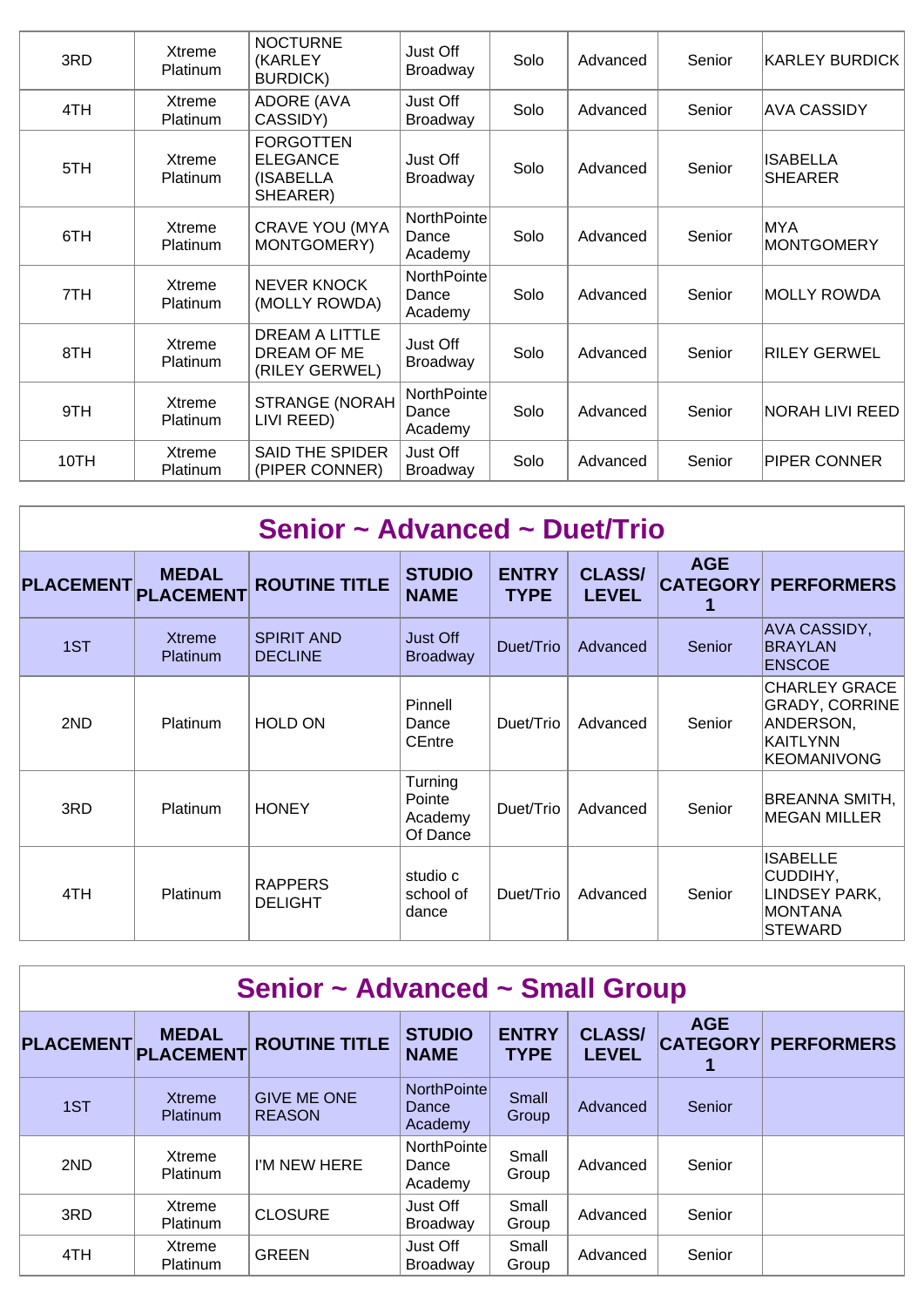| 5TH  | Xtreme<br><b>Platinum</b> | ONE OF US                     | NorthPointe<br>Dance<br>Academy          | Small<br>Group | Advanced | Senior |  |
|------|---------------------------|-------------------------------|------------------------------------------|----------------|----------|--------|--|
| 6TH  | Platinum                  | <b>NEMESIS</b>                | NorthPointe<br>Dance<br>Academy          | Small<br>Group | Advanced | Senior |  |
| 7TH  | <b>Platinum</b>           | EL TANGO DE<br><b>ROXANNE</b> | Just Off<br>Broadway                     | Small<br>Group | Advanced | Senior |  |
| 8TH  | <b>Platinum</b>           | <b>LISTEN UP</b>              | Turning<br>Pointe<br>Academy<br>Of Dance | Small<br>Group | Advanced | Senior |  |
| 9TH  | <b>Platinum</b>           | <b>BILLIE JEAN</b>            | Just Off<br>Broadway                     | Small<br>Group | Advanced | Senior |  |
| 10TH | <b>Platinum</b>           | <b>BANG BANG</b>              | Turning<br>Pointe<br>Academy<br>Of Dance | Small<br>Group | Advanced | Senior |  |

| Senior ~ Advanced ~ Large Group |                                  |                                                     |                              |                             |                               |                               |                   |  |  |  |
|---------------------------------|----------------------------------|-----------------------------------------------------|------------------------------|-----------------------------|-------------------------------|-------------------------------|-------------------|--|--|--|
| <b>PLACEMENT</b>                | <b>MEDAL</b><br><b>PLACEMENT</b> | <b>ROUTINE TITLE</b>                                | <b>STUDIO</b><br><b>NAME</b> | <b>ENTRY</b><br><b>TYPE</b> | <b>CLASS/</b><br><b>LEVEL</b> | <b>AGE</b><br><b>CATEGORY</b> | <b>PERFORMERS</b> |  |  |  |
| 1ST                             | <b>Xtreme</b><br><b>Platinum</b> | <b>3 MINUTES</b>                                    | Just Off<br><b>Broadway</b>  | Large<br>Group              | Advanced                      | Senior                        |                   |  |  |  |
| 2ND                             | Xtreme<br><b>Platinum</b>        | <b>PASSING</b><br><b>THROUGH</b><br><b>DAYLIGHT</b> | Just Off<br><b>Broadway</b>  | Large<br>Group              | Advanced                      | Senior                        |                   |  |  |  |
| 3RD                             | Xtreme<br>Platinum               | <b>HOT KNIFE</b>                                    | Just Off<br><b>Broadway</b>  | Large<br>Group              | Advanced                      | Senior                        |                   |  |  |  |

| Senior $\sim$ Advanced $\sim$ Line |                    |                                 |                             |                             |                               |            |                            |  |  |
|------------------------------------|--------------------|---------------------------------|-----------------------------|-----------------------------|-------------------------------|------------|----------------------------|--|--|
|                                    |                    | PLACEMENT MEDAL ROUTINE TITLE   | STUDIO<br>NAME              | <b>ENTRY</b><br><b>TYPE</b> | <b>CLASS/</b><br><b>LEVEL</b> | <b>AGE</b> | <b>CATEGORY PERFORMERS</b> |  |  |
| 1ST                                | Xtreme<br>Platinum | EVERYTHING<br><b>INSIDE OUT</b> | Just Off<br><b>Broadway</b> | Line                        | Advanced                      | Senior     |                            |  |  |